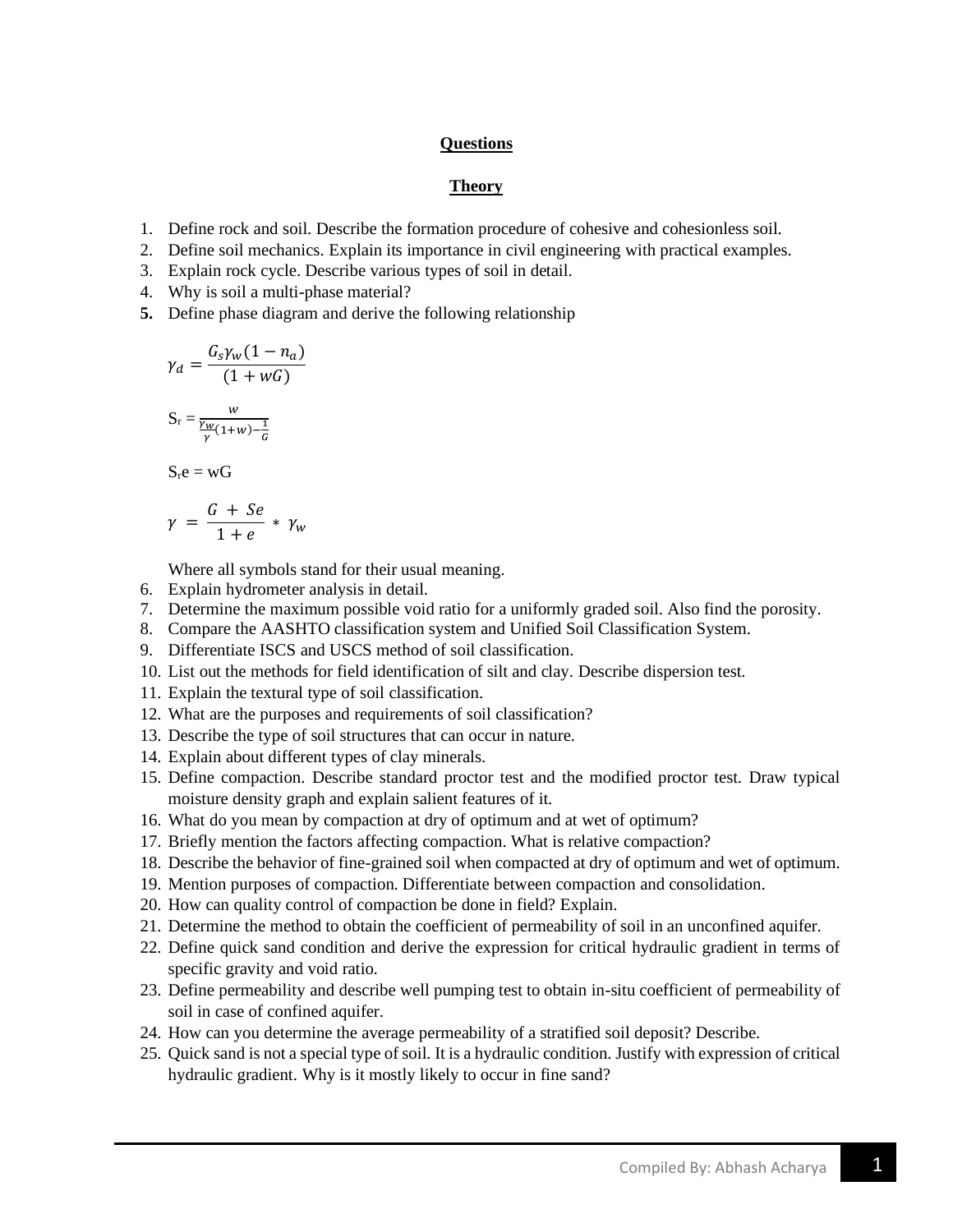- 26. A cohesive soil does not become quick as soon as the effective stress is reduced to zero. Justify. Derive the critical hydraulic gradient for quick sand condition.
- 27. What are the assumptions of Laplace's equation? Prove that flow lines intersect equipotential lines at right angles.
- 28. Define flow lines and equipotential lines. Derive Laplace equation for two-dimensional flow making suitable assumptions.
- 29. What are the limitations of Boussinesq theory? Compare between Boussinesq and Westergaard theory. Show that the maximum value of vertical stress on a vertical plane occurs at a depth of  $\frac{r}{z}$ 0.816.
- 30. Starting from Boussinesq's equation, derive an expression for vertical stress under a circular area of radius ' R' carrying uniformly distributed load of intensity 'q' per unit area.
- 31. Define Mohr Coulomb failure critera. Using this criteria, derive obliquity equation.
- 32. What is meant by pre-consolidation pressure?
- 33. What is degree of consolidation? What do you know about hydrodynamic lag? Derive an expression for Terzaghi's theory of one-dimensional consolidation.
- 34. Why is unconfined compression test a special type of tri axial test?
- 35. What is a stress path? Explain the vane shear test for determination of shear strength parameters of soil and also derive the expression for applied torque during one-way shearing.
- 36. What is meant by critical height of a slope?
- 37. Describe modes of slope failure.
- 38. Write short notes on:
	- Normally Consolidated Clay and Over Consolidated Clay
	- Stress Path
	- Stability Analysis of Finite Slopes
	- Onion Bulb Concept
	- Consistency Limit of Soils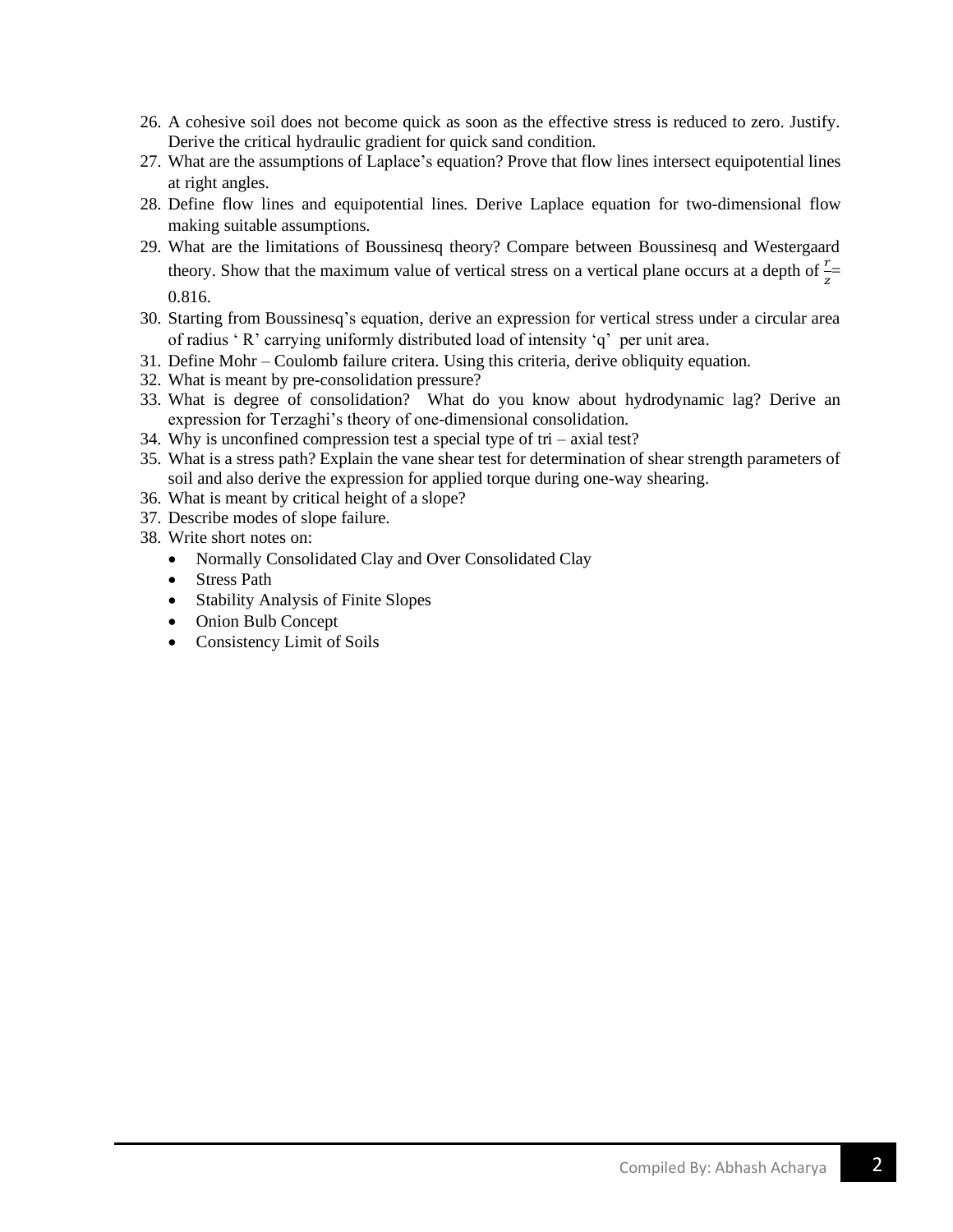# **Numerical**

1. The result of a liquid limit test is given below

| No of blows                                     |  | 20 |  |
|-------------------------------------------------|--|----|--|
| Water<br>content $\vert$ 32<br>$\mathcal{O}(n)$ |  | 40 |  |

- i) Determine the liquid limit of the soil.
- ii) If the plastic limit of the soil be 23%, find the plasticity index, flow index and toughness index.
- 2. The result of liquid limit test is given below:

| No.       | of | っっ   | $\cap$<br>رے | 10   |      |
|-----------|----|------|--------------|------|------|
| blows     |    |      |              |      |      |
| Water     |    | 41.5 | 49.5         | 51.5 | 55.6 |
| content % |    |      |              |      |      |

The plastic limits from two tests are 23 % and 24 % respectively. Determine plasticity index and toughness index for the soil.

- 3. A clay sample containing its natural moisture content weighs 0.33 N. The specific gravity of solid of this soil is 2.70. After oven drying the soil sample weighs 0.2025 N. The volume of the moist sample before oven drying found by displacement of mercury is  $24.30 \text{ cm}^3$ . Determine the moisture content, void ratio and degree of saturation of soil.
- 4. 500g of dry soil was subjected to a sieve analysis. The weight of soil retained on each sieve is as follows:

| <b>Sieve Size</b>            | $75$ mm | 2mm | l mm | $425\mu$ | 212u | $50\mu$ | 75 <sub>µ</sub> | Pan |
|------------------------------|---------|-----|------|----------|------|---------|-----------------|-----|
| Wt. of soil retained on   10 |         | 165 | 100  | 85       | 40   |         |                 |     |
| sieve $(g)$                  |         |     |      |          |      |         |                 |     |

Plot the grain size distribution curves and determine the following: a) Effective size b) Coefficient of uniformity c) Coefficient of curvature d) Gradation of soil.

- 5. A sample of clay was coated with paraffin wax and its mass, including the mass of wax, was found to be 697.5 gm. The sample was immersed in water and the volume of water displaced was found to be 355 ml. The mass of the sample without wax was 690.0 gm, and the water content of the representative specimen was 18%. Determine the bulk density, dry density, void ratio and the degree of saturation. The specific gravity of the solids was 2.70 and that of the wax was 0.89.
- 6. A sample of soil with Liquid Limit of 72.8% was found to have a liquidity index of 1.21 and water content of 81.3%. Find plastic limit and plasticity index.
- 7. Two soil C and D are mixed dry in proportion of 35%, 65% by mass. The specific gravity of soil C and D are 2.65 and 2.75 respectively. If the bulk density of mixed soil is 1.7 gm/cc at 15% water content, determine void ratio and degree of saturation.

| Mass of container with wet   19.62 |       | 21.26 | 19.5  | 21.28 |
|------------------------------------|-------|-------|-------|-------|
| soil (gm)                          |       |       |       |       |
| Mass of container with dry   16.74 |       | 18.39 | 17.24 | 19.08 |
| soil (gm)                          |       |       |       |       |
| Mass of container (gm)             | 10.46 | 1.21  | 10.87 | 11.62 |
| Number of blows (N)                | 12    | 19    | 28    |       |

8. In a test to determine the liquid limit of silty clay the following results were recorded.

Plot the result in graph paper and determine the liquid limit for the soil. If the plastic limit for the soil was 22% and natural water content 35%, find the plasticity index, liquidity index and consistency index.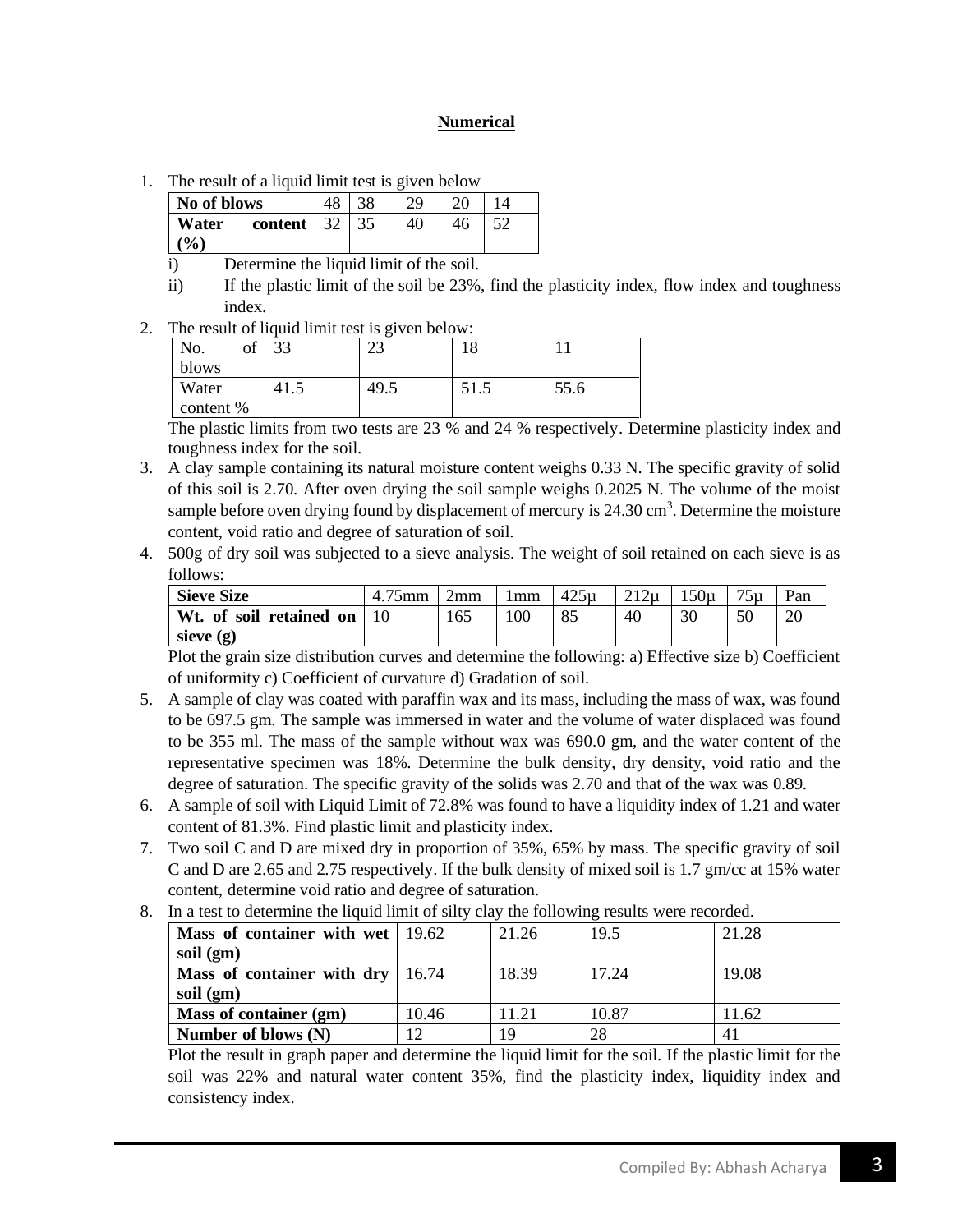- 9. A natural soil deposit has a bulk unit weight of 17 KN/ $m<sup>3</sup>$  and water content of 10%. Determine the amount of water required to be added to  $1m<sup>3</sup>$  of soil to raise the water content to 15%. Assume void ratio remains constant.
- 10. Earth is required to be excavated from a borrow pit for building an embankment. The unit weight of undisturbed soil in wet condition is 18KN/m3, and its water content is 9%. In order to build a 4 m high embankment with top width 3m and side slope 2:1 (H:V), estimate the quantity of earth required to be excavated for 1m length of embankment. The dry unit weight of embankment is 15 kN/m3, with moisture content of 12%. Assume specific gravity of solids as 2.65.
- 11. For a soil in natural state, given  $e = 0.8$ ,  $w = 24\%$  and  $G_s = 2.68$ . Determine the moist unit weight, dry unit weight and degree of saturation. If the soil is made completely saturated by adding water, what would be its moisture content at that time? Also find saturated unit weight. Notations have their usual meanings.
- 12. The liquid limit and shrinkage limit of a soil sample are 50% and 16% respectively. If the volume of the specimen of this soil decreases, on drying from  $37.2 \text{cm}^3$  at liquid limit to  $22.4 \text{cm}^3$  at shrinkage limit, compute the specific gravity of soil particles.
- 13. A pycnometer weighing 640gms was used in the following measurement on sample A and B of the same soil. Sample Aa was oven dried and B was completely saturated. Weight of pycnometer when filled with water was only 1495 gms.

| Samples                                         |      |      |
|-------------------------------------------------|------|------|
| Wt. of sample only (gms.)                       | 1000 | 1344 |
| Wt. of pycnometer full of soil sample and water | 2125 | 2200 |

Find i) The specific gravity of soil and

ii) The water content and void ratio of sample B.

- 14. A soil sample was collected in a sampling tube of internal diameter 5cm and length 12cm. The weight of extracted sample was 420gms. On oven drying its weight was 380gms. Assume the specific gravity of soil grains to be 2.7. Determine:
	- i) Bulk Unit Weight.
	- ii) Water Content.
	- iii) Void ratio.
	- iv) Degree of saturation.
- 15. In an oil drilling project, a heavy viscous liquid (drilling mud) was used to keep the drilling hole open. It consists of suspension in water of the following properties per litre of volume. 380gm of clay of  $G = 2.82$

82gm of sand of  $G = 2.68$ 

300gm of iron fillings of  $G = 7.13$ 

Assuming that unit weight of water  $= 1.00$  gm per cc and a uniformly mixed suspension, what is the unit weight of suspension?

- 16. Soil is to be excavated from a borrow pit which has a density of 1.75 gm/cc and water content of 12%. The specific gravity of soil particles is 2.7. The soil is compacted so that water content is 18% and the dry density is 1.65 gm/cc. For 1000 cu.m. of soil in the fill estimate:
	- The quantity of soil to be excavated from the pit in cu.m.
	- The amount of water to be added.

Also determine the void ratio of the soil in borrow pit and fill.

17. A test for the determination for the liquid limit was carried on a soil sample. The following sets of observations were taken. Plot the flow curve and determine the liquid limit and the flow index.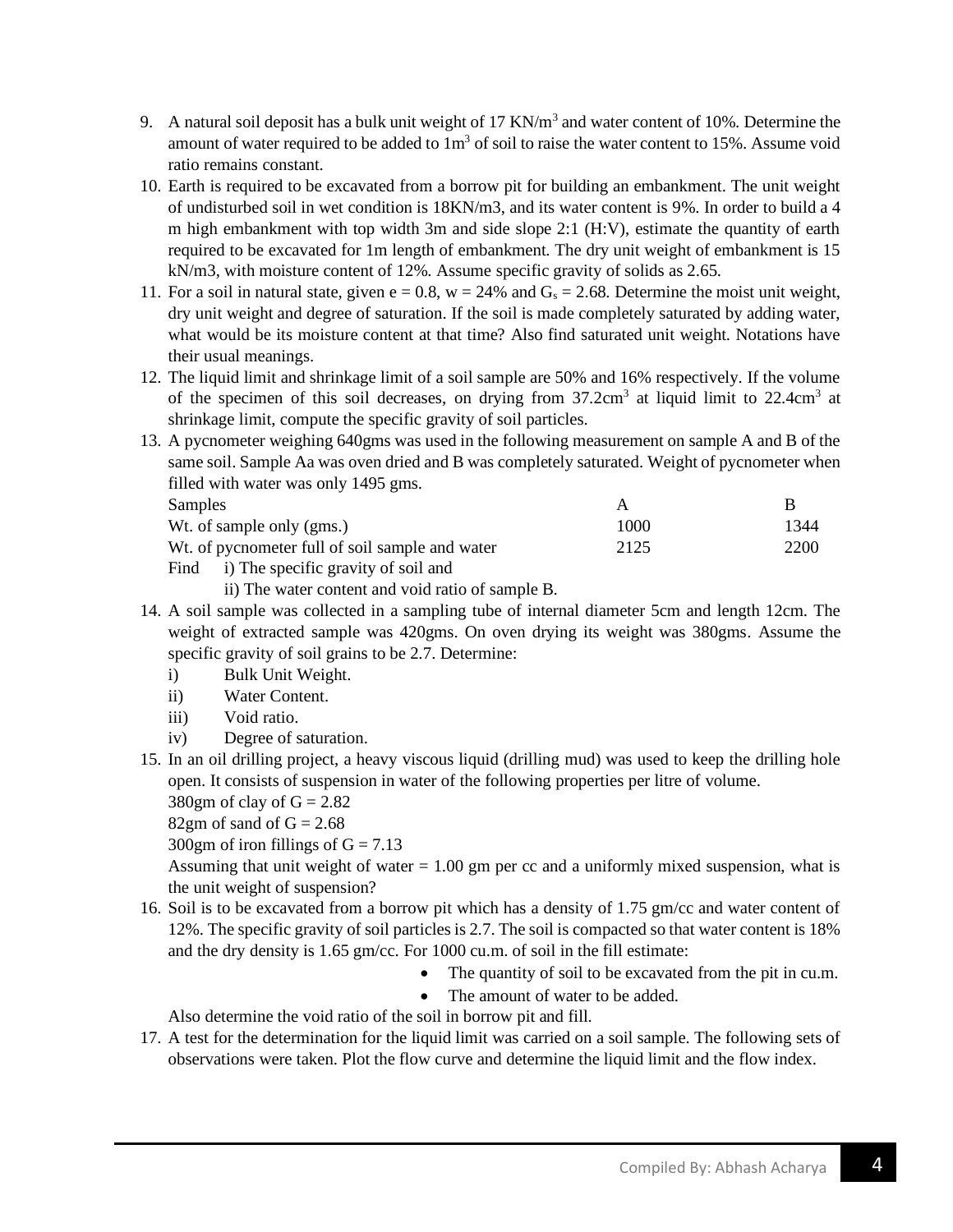|       | No. of blows $(N)$ | 38    | $\mathbin{\lnot}$<br>∸ ' | $\Delta$<br>ZU | ⊥ື    |
|-------|--------------------|-------|--------------------------|----------------|-------|
| Water | Content            | 47.50 | 49.50                    | 51.90          | 53.90 |
| W%    |                    |       |                          |                |       |

18. Classify the soils A and B with the properties as shown below, according to USC System.

| Soil | (9/0)<br>LL | $\frac{10}{6}$<br>ιn. | % Passing No. 4 Sieve | % Passing No. 200 Sieve |
|------|-------------|-----------------------|-----------------------|-------------------------|
| A    | 45          | 29                    | 100                   | 59                      |
| B    | ິ           | ⊥⊷                    | 100                   | OΣ<br>ŌJ                |

19. The sieve analysis of a given sample of soil gave information that 65% of the particle pass through 75-micron sieve. The following data has been obtained from liquid and plastic limit tests on the soil in the laboratory.

| <b>Details</b>                                                         | <b>Liquid Limit Test Data</b> |      |       | <b>Plastic Limit</b> |       |       |
|------------------------------------------------------------------------|-------------------------------|------|-------|----------------------|-------|-------|
| <b>Mass of container with wet soil,</b> $  43.35   47.5$               |                               |      | 45    | 44.95                | 43.62 | 40.38 |
| (g)                                                                    |                               |      |       |                      |       |       |
| <b>Mass of container with dry soil,</b>   40.18   43.61   41.87   41.5 |                               |      |       |                      | 41.94 | 38.85 |
| (g)                                                                    |                               |      |       |                      |       |       |
| Mass of container only, $(g)$                                          | 29.86                         | 31.5 | 32.05 | 30.51                | 33.1  | 30.9  |
| Number of blows $(N)$                                                  | 34                            | 27   | 23    |                      |       |       |

Determine:

- i) Liquid limit, Plastic limit and flow index.
- ii) Classify the soil as per the Unified Soil Classification System.
- iii) Liquidity index if the natural water content of the soil is 30%.
- 20. Find the group index value according AASTHO soil classification system by using following data. % passing 75-micron sieve =  $58\%$ , Liquid limit =  $50\%$ , Plastic Limit =  $35\%$ .
- 21. The sieve analysis of a given sample of soil gave information that 60% of the particle pass through 75 micron sieve. The liquid and plastic limit of the soil were 62 and 28 percent respectively. Classify the soil as per USCS.
- 22. The sieve analysis of a given sample of soil gave information that 55% of the particle pass through 75-micron sieve. The liquid and plastic limit of the soil were 58 and 26 percent respectively. Classify the soil as per USCS.

| Soil A                 |                       | Soil B                 |                       |  |  |
|------------------------|-----------------------|------------------------|-----------------------|--|--|
| No of blows $(N)$      | Water Content $(\% )$ | No of blows $(N)$      | Water content $(\% )$ |  |  |
| 8                      | 43                    |                        | 65                    |  |  |
| 20                     | 39                    | 15                     | 61                    |  |  |
| 30                     | 37                    | 30                     | 59                    |  |  |
| 45                     | 25                    | 40                     | 58                    |  |  |
| Water<br>content<br>at | 25%                   | Water<br>content<br>at | 30%                   |  |  |
| which soil crumbled    |                       | which soil crumbled    |                       |  |  |
| of 3mm diameter.       |                       | of 3mm diameter.       |                       |  |  |
| Natural<br>Water       | 40%                   | Water<br>Natural       | 50%                   |  |  |
| Content                |                       | Content                |                       |  |  |

23. Two soils were tested for their consistency in the lab. The following data were obtained.

Determine:

- i) Which soil has greater plasticity?
- ii) Which soil is more compressible in nature?
- iii) Classify the both soils as per IS Classification System.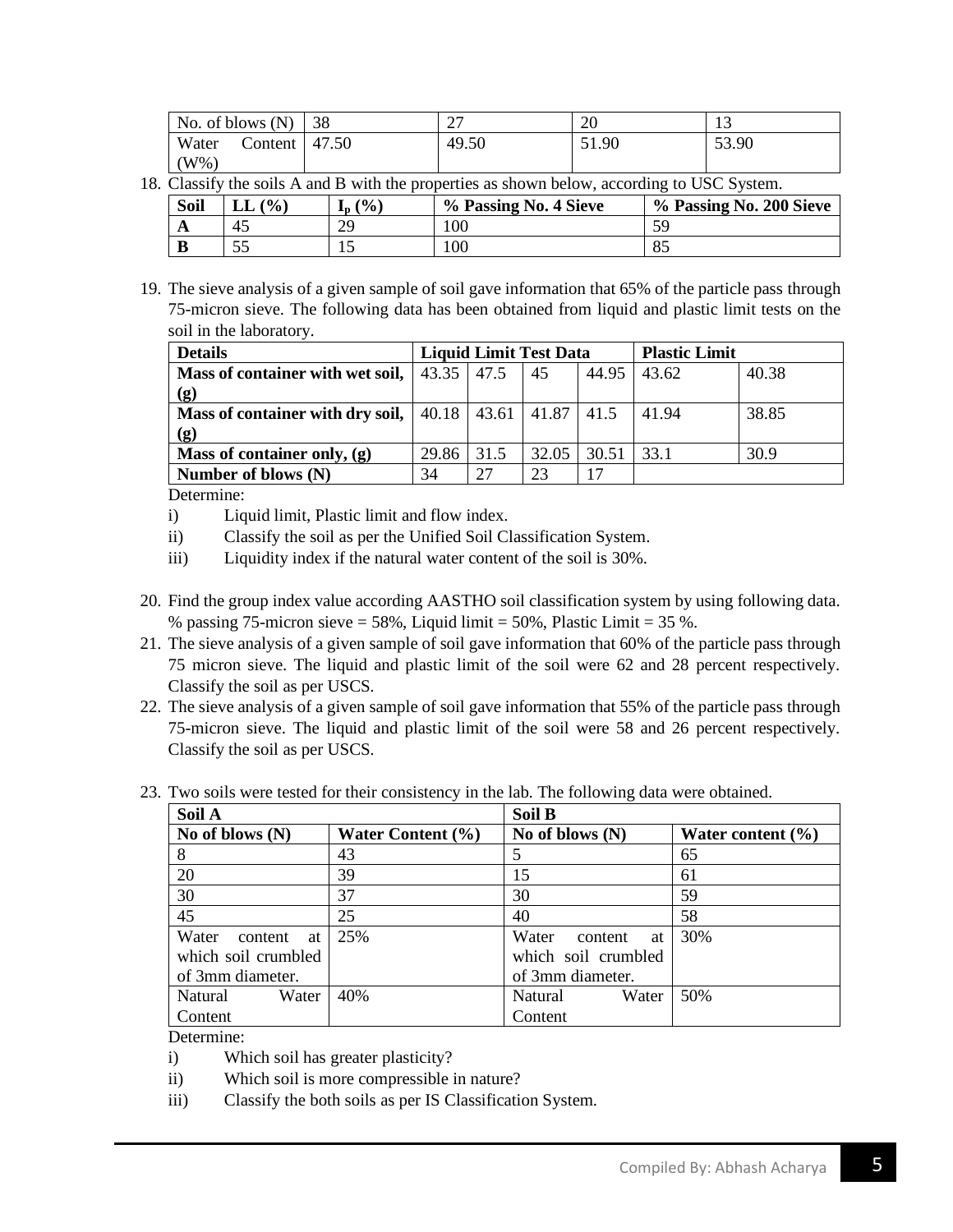24. A sample of soil was tested in a laboratory, and the following observations were recorded. Liquid Limit  $= 45 \%$ 

Plastic Limit  $= 16\%$ 

| <b>U.S. Sieve No.</b>     | <b>No. 4</b> |      |    | No. 10 (2.0 mm)   No. 40 (0.425 mm)   No. 200 (0.075 mm) |
|---------------------------|--------------|------|----|----------------------------------------------------------|
| <b>Percentage Passing</b> | 100          | 91.5 | 80 | 60                                                       |

Classify the soil according to AASHTO System.

**25.** Mechanical analysis on four different sample designated as A, B, C and D were carried out in a soil laboratory. The results of tests are given below. Hydrometer analysis was carried out on sample D. Soil is non-plastic.

Sample D: Liquid Limit = 42, Plastic Limit = 24, Plasticity Index =  $18$ 

Classify the soil as per the Unified Classification System.

| Samples $ASTM   A (%)$<br><b>Sieve</b> | finer<br>than) | (%)<br>finer<br>$\bf{B}$<br>than) | $\mathbf C$    | D   |
|----------------------------------------|----------------|-----------------------------------|----------------|-----|
| <b>Designation</b>                     |                |                                   |                |     |
| 63 mm                                  | 100            |                                   | 93             |     |
| $20 \text{ mm}$                        | 64             |                                   | 76             |     |
| 6.3 mm                                 | 39             | 100                               | 65             |     |
| $2.0 \text{ mm}$                       | 24             | 98                                | 59             |     |
| $600 \mu$                              | 12             | 90                                | 54             |     |
| $212 \mu$                              | 5              | 9                                 | 47             | 100 |
| $63 \mu$                               |                | 2                                 | 34             | 95  |
| $20 \mu$                               |                |                                   | 23             | 69  |
| $6 \mu$                                |                |                                   | $\overline{4}$ | 46  |
| $2 \mu$                                |                |                                   | 7              | 31  |

26. The following are the results of a compaction test.

| Mass of mould + wet   2925   3095 |      |       | $ 3150 $ 3125 |      | 3070 |
|-----------------------------------|------|-------|---------------|------|------|
| soil $(g)$                        |      |       |               |      |      |
| Water content $(\%)$              | 10.0 | 112.0 | 14.3          | 16.1 | 18.2 |

Volume of mould = 1000 ml, Mass of mould = 1000 gm. Specific gravity of solids =  $2.70$ .

- i) Draw the compaction curve showing Optimum Moisture Content (OMC) and Maximum Dry Density.
- ii) Plot the zero-air void line.
- iii) Determine the degree of saturation at maximum dry density.

### **27. Given standard soil compaction test results as follows:**

| <b>Trial No.</b> | Moisture Content $(\%$ by dry   Wet unit | weight<br>of              |
|------------------|------------------------------------------|---------------------------|
|                  | weight)                                  | compacted soil $(KN/m^3)$ |
|                  | О                                        |                           |
|                  | 10                                       | 21.2                      |
|                  | 11.4                                     | 21.9                      |
|                  | 12.6                                     | 21.1                      |
|                  | 13.9                                     | 20.2                      |

The specific gravity of the soil particles is 2.65. Plot the following:

- a) Moisture-dry density curve.
- b) Zero air voids curve and
- c) Ten percent air content curve (90% saturation curve).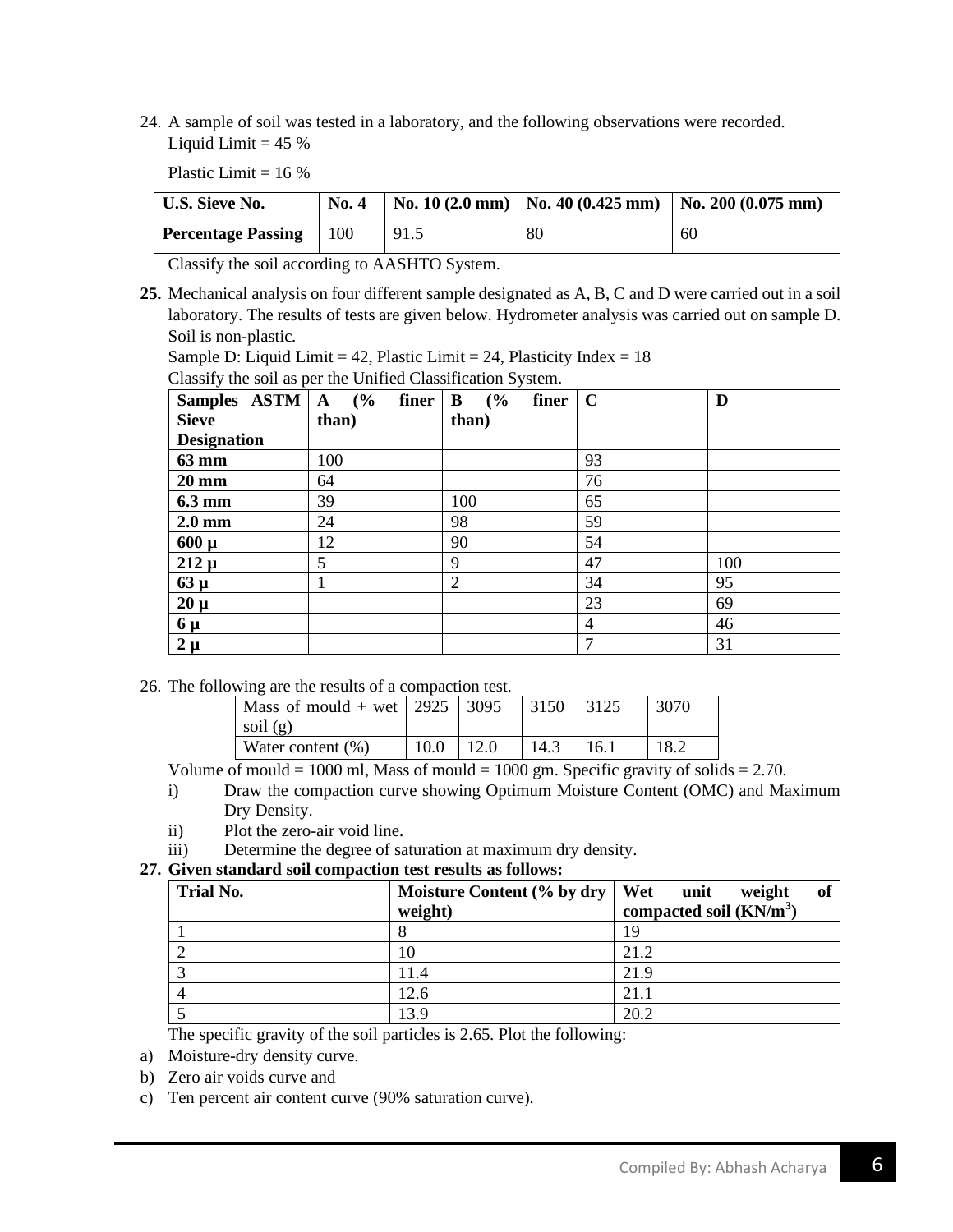28. The following data refers to a compaction test.

| Water          | 8.5 | ר רו<br>ے . ک | 13.75 | 15.5 | 18.2 | 20.2 |
|----------------|-----|---------------|-------|------|------|------|
| content $(\%)$ |     |               |       |      |      |      |
| Weight of      | 1.8 | 1.94          | 2.00  | 2.05 | 2.03 | 1.98 |
| wet sample     |     |               |       |      |      |      |
| (kg)           |     |               |       |      |      |      |

If the specific gravity of soil grains was 2.7.

- i) Plot the compaction curve and obtain the maximum dry unit weight and the OMC.
- ii) Plot the 80% and 100% saturation lines.
- iii) If it is proposed to secure a relative compaction of 95% in the field, what is the range of water content that can be allowed.
- iv) Would the 20% air voids curve be the same as the 80% saturation curve.
- 29. A sample of soil is prepared by mixing a quantity of dry soil with 10% by mass of water. Find the mass of this wet mixture required to produce a cylindrical compacted specimen of 15cm diameter and 12.5cm deep and having 6% air content. Find also the void ration and the dry density of the specimen if  $G = 2.68$ .
- 30. The following results were obtained from standard compaction test:

| Mass of compacted 1929. | $\mid$ 2051.5 $\mid$ 2138. | 214  |      | 205  |
|-------------------------|----------------------------|------|------|------|
| soil (gm)               |                            |      |      |      |
| Water content $(w %)$   |                            | 13.8 | 14.9 | 16.7 |

The specific gravity of soil solids is 2.65, and the vol. of mould is 1000cm3. Plot the compaction curve and obtain the maximum dry density and optimum moisture content. Plot also 0%, 5%, 10% air voids curves. At the maximum dry density, calculate the void ratio, degree of saturation and air content.

31. The following results were obtained from the sand replacement method:

| Mass of soil extracted from the hole                    | $4.0 \text{ kg}$ |
|---------------------------------------------------------|------------------|
| Water content of soil                                   | 18%              |
| Mass of dry soil to fill the hole                       | $3.1 \text{ kg}$ |
| Mass of dry sand to fill container of volume 4.2 liters | $5.8 \text{ kg}$ |

Calculate the wet and dry densities of the soil. If the specific gravity of the particles is 2.68, find the degree of saturation of the soil.

- 32. The insitu density of an embankment, compacted at a water content of 12% was determined with the help of core cutter. The empty weight of the cutter was 1286 gm and the cutter full of soil had a weight of 3195 gm, the volume of the cutter being  $1000 \text{ cm}^3$ . Determine the bulk density, dry density and the degree of saturation of the embankment. If the embankment becomes fully saturated during rains, what would be its water content and saturated unit weight? Assume no volume change in soil on saturation. Take the specific gravity of the soil as 2.7.
- 33. A laboratory constant head permeability test was conducted on a silty specimen of void ratio 0.45. The cylindrical specimen had a diameter of 7.3 cm and height of 16.8 cm. The head during the test was 75 cm. After 1 minute of testing at room temperature, a total of 775.6 gm of water was collected. Determine coefficient of permeability of soil. If void ratio changes to 0.38, What would be the percentage change in permeability?
- 34. In falling head permeameter test, the initial head  $(t=0)$  is 40 cm. The head drops by 5 cm in 10 minutes. Calculate the time required to run the test for the final head to be at 20 cm. If the sample is 6 cm in height and 50 cm<sup>2</sup> in x-sectional area, calculate the coefficient of permeability, taking area of stand pipe as  $0.5 \text{ cm}^2$ .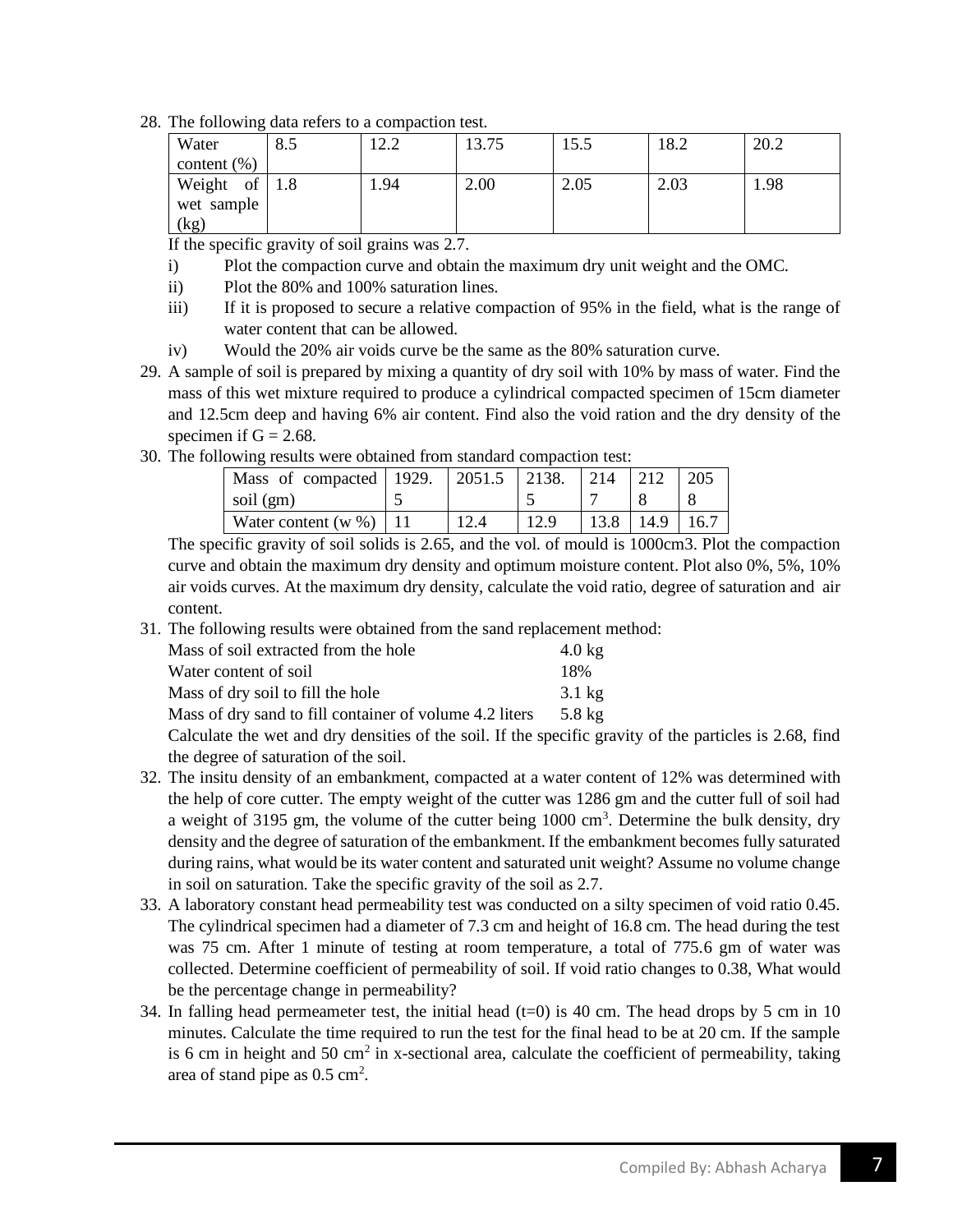- 35. The capillary rise in soil A with  $D_{10} = 0.06$  mm is 60 cm. Estimate the capillary rise in soil B with  $D_{10} = 0.1$  mm. Assume the same void ratio in both the soils.
- 36. A 3 m thick soil stratum has a coefficient of permeability of  $3*10^{-7}$  m/sec. A separate test gave porosity 40% and bulk unit weight  $21KN/m<sup>3</sup>$  at a moisture content of 31%. Determine the head at which upward seepage will cause quick sand condition. What is the flow required to maintain critical condition?
- 37. Calculate the coefficient of permeability of soil sample 8 cm height and cross-sectional area 60 cm<sup>2</sup>. It is observed that in 12 minutes, 600 ml of water passed down under constant head of 50 cm. The test specimen weighs 750 gm in dry condition. Take specific gravity of soil solids as 2.7. Calculate the seepage velocity.
- 38. A fine sand deposit is located between the ground surface to a depth of 10 m. The soil has an average void ratio of 0.70 and a specific gravity of 2.65. The water table is found at a depth of 4 m below the ground surface. Above the water table the degree of saturation of sand is 55 %. Determine the total stress, pore water pressure and effective stress at a depth of 8 m below the ground surface. Calculate also the change in the effective stress if the soil gets saturated upto a height of 1 m above the water table due to capillary.
- 39. A sand deposit consists of two layers. The top layer is 3m thick ( $p=1800 \text{ kg/m}^3$ ) and the bottom layer is 3.5m thick ( $\rho_{sat} = 2500 \text{ kg/m}^3$ ). The water table is at a depth of 4m from the surface and zone of capillary saturation is 1 m above the water table. Draw the diagram showing the variation of total stress, neutral stress (pore water pressure) and effective stress.
- 40. A horizontal stratified deposit consists of 3 layers with coefficient of permeability as  $8*10^{-4}$  cm/sec,  $50*10<sup>-4</sup>$  cm/sec and  $15*10<sup>-4</sup>$  cm/sec and their thickness are 6m, 3m and 18m respectively. Find the effective average permeability of the deposit in horizontal and vertical direction.
- 41. In order to determine the average coefficient of permeability of a bed of sand 14 meters thick, overlying an impervious stratum, a well was sunk through the sand and a pumping test was carried out. After a certain interval, the discharge was 12.4 liters per second and drawn down in the observation wells at 16 meters and 33 meters respectively from the test well were found to be 1.787 m and 1.495 m respectively. If the GWT was originally 2.14m below the ground surface, find a) the permeability of sand layers, b) an approximate value for the effective grain size. (Take  $C =$ 125).
- 42. A layer of sand 6m thick lies beneath a clay stratum 5m thick and above a thick shale. In order to determine the permeability of the sand, a well was driven to the top of the shale and water was pumped out at the rate of  $10*10^{-3}$  m<sup>3</sup>/secs. Two observations well were driven through the clay at 15m and 30m from the pump well and drawn down in the wells were found to be 3m and 2.5m respectively. Calculate the coefficient of permeability of the soil.
- 43. A sand layer 10m thick overlies an impervious stratum. The water table is in the sandy layer at a depth of 1.5m below the ground surface. Water is pumped out from a well at the rate of 100 litres per second and the drawdown of the water table at a radial distance of 3m and 25m is 3m and 0.5m respectively. Determine the coefficient of permeability.
- 44. A 12m thick layer of relatively impervious stratum of clay lies over a bed of gravel aquifer. Piezometer tubes introduced to the level standing in the tubes 3 m above the top surface of the clay strata. The properties of the clay soil are  $e = 1.2$  and  $G = 2.7$ . Determine: the effective stress at the top level of the gravel strata, the depth of excavation that can be made in the clay strata without the bottom heave.
- 45. A pumping test was made in a medium sand having depth of saturation 20m, where a bed of clay was encountered. The normal ground water table was at the surface. Observation wells were located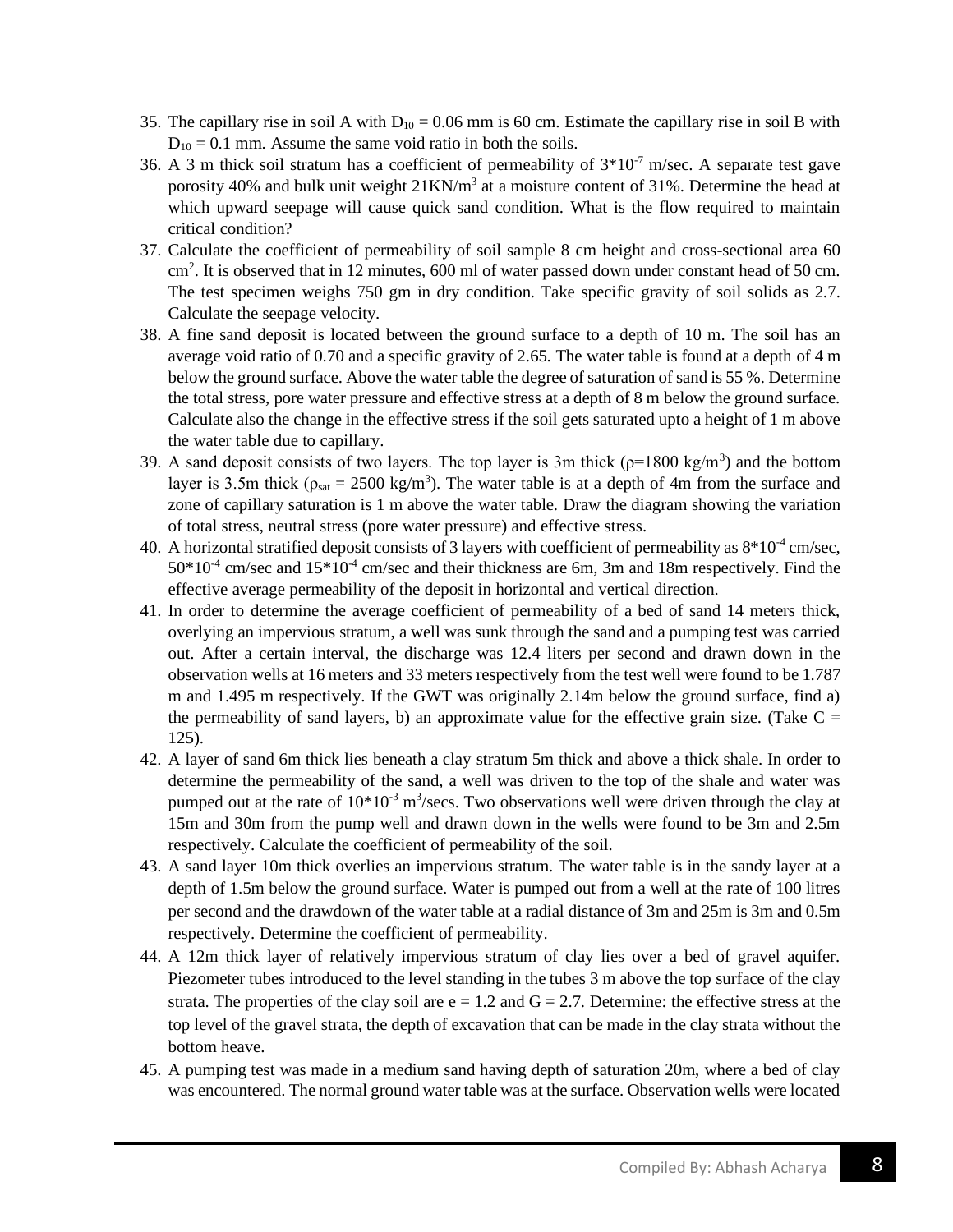at 4m and 10m from the pumping well. At a discharge of 2m3/min. from the pumping well, a steady state was obtained in 24 hrs. The draw down at 4m well was 1 m and 10 m was 0.5m. Draw neat sketch and compute the permeability of the soil. If the draw down is 6m in the main well and dia of the tube-well is 30cm then what is the distance between center of the well and zero draw down.

- 46. A concrete dam is constructed across a river over permeable strata of the soil of limited thickness. The water head on U/S side is 16m and 2m on the D/S side. The flow net constructed under the dam gives  $N_f = 7$  and  $N_d = 21$ . Calculate the seepage loss through the subsoil if the average value of coefficient of permeability is  $6*10<sup>-3</sup>$  cm/sec horizontally and  $3*10<sup>-6</sup>$  cm/sec vertically. Calculate the exit gradient if the average length of the last field is 0.9m.
- 47. A sand deposit 10m thick overlies an impervious soil. A vertical sheet pile penetrates half way into the sand deposit. The water level on one side of the wall is 3.0m and on the other side is 0.5m above the ground level. The sand stratum has a vertical permeability of 1.44 m per day, and the horizontal permeability equals 8 times the permeability in the vertical direction. A flow net construction reveals that there are 12 flow channels and 26 potential drops. Determine the seepage flow per day.
- 48. A sheet pile wall is driven to a depth of 6m into permeable soil which extends to a depth of 13.5m below the ground level. Below this there is an impermeable stratum. There is a depth of water of 4.5m on one side of the sheet pile wall. Make a neat sketch of the flow net and determine the approximate seepage under the sheet pile wall in  $m^3$ /day, taking the permeability of the soil as  $6*10^-$ <sup>3</sup> mm/secs.
- 49. Determine the co-ordinates of the phreatic line for the earth dam having top width=10m, Height of earth dam  $=35$ m, side slope  $= 2.5:1$  (H:V), water height in U/S side  $=30$ m, water height at D/S surface  $=0$ , length of filter from toe  $=60$ m. Draw phreatic line and determine discharge through earth dam.
- 50. A soil stratum with permeability  $k = 5*10^{-7}$  cm/sec overlies an impermeable stratum. The impermeable stratum lies at a depth of 18m below the ground surface (surface of soil stratum). A sheet pile wall penetrates 8m into the permeable soil stratum. Water stands to a height of 9m on upstream side and 1.5m on downstream side, above the surface of soil stratum. Sketch the flownet and determine:
	- i) Quantity of seepage.
	- ii) The seepage pressure at a point 'p' located 8m below surface of soil stratum and 4m away from the sheet pile wall on its upstream sides.
	- iii) The pore pressure at point 'p' and
	- iv) The maximum exit gradient.
- 51. A soil deposit consists of three horizontal layers of isotropic soils. The thickness of the top, middle and bottom layer is 3m, 4m and 5m respectively while the corresponding coefficient of permeability is  $0.3*10^{3}$  cm/sec,  $0.4*10^{3}$  cm/sec and  $0.5*10^{3}$  cm/sec respectively.
	- a. Determine the average (or equivalent) coefficient of permeability if the flow is parallel to the bedding plane and if it is perpendicular to the bedding planes.
	- b. If a concrete dam is to be constructed on the above soil deposit, what scaling adjustment has to be made before the construction of flownet? Draw sketch to clarify your answer. What will be the equivalent isotropic coefficient of permeability of the soil deposit?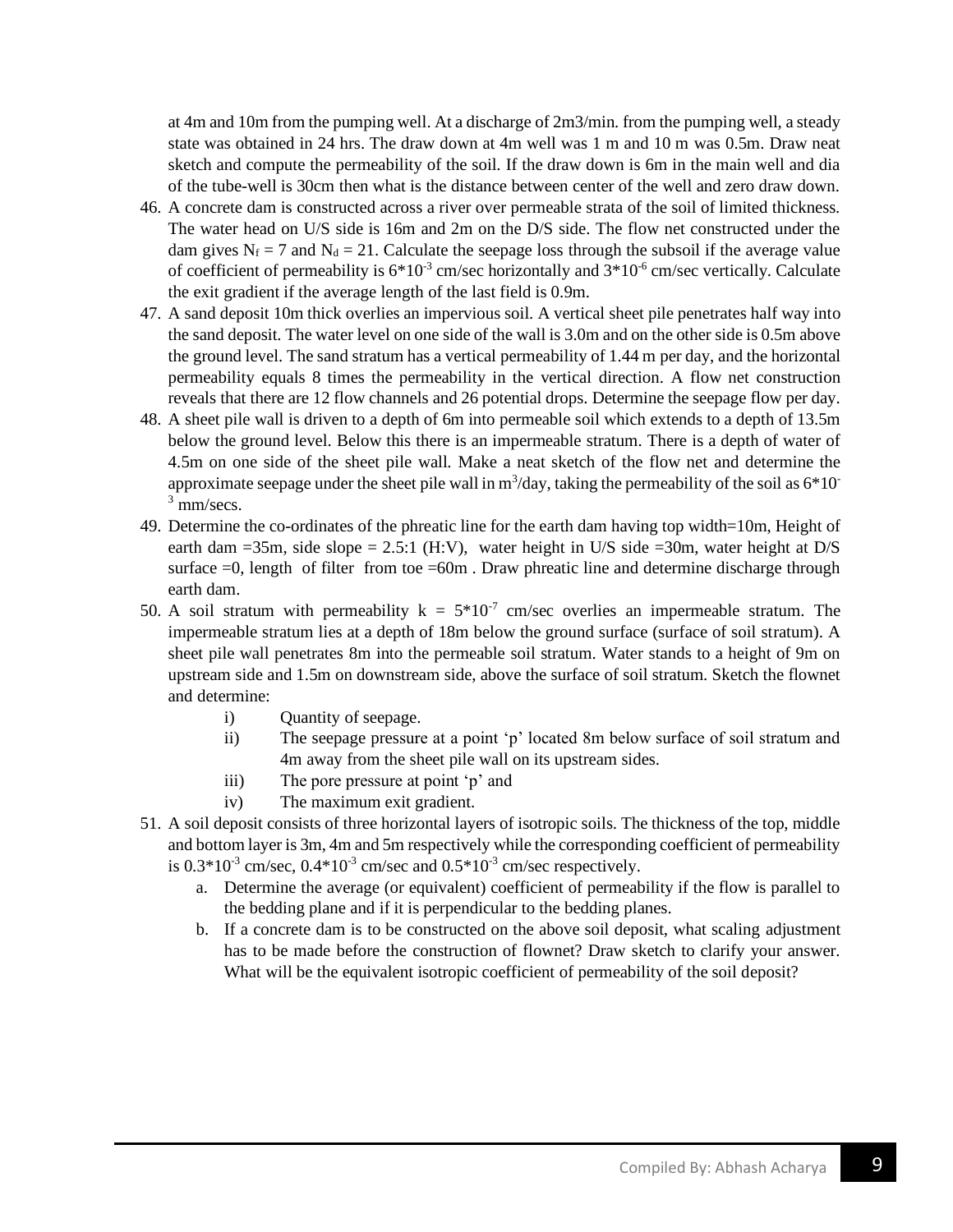### **Numerical**

1. The plan of a foundation is shown in figure. The uniform pressure on the soil is  $45KN/m^2$ . Determine the vertical stress increment due to the foundation at a depth of 4m below the point A. (2019 Fall)



2. A water tank is supported by a ring foundation having outer diameter of 10m and inner diameter of 7.5m. The ring foundation transmits uniform load intensity of  $160KN/m^2$ . Compute the vertical stress induced at a depth of 4m below the



centre of ring foundation using

- a. Boussinesq analysis
- b. Westergaard's analysis (Take v=0.25) (2016 Fall) (2016 Fall)

- 3. A point load of 170 KN is applied at the ground surface. Construct the pressure bulb when the stress imposed becomes 25% of the applied load. (2016 Spring)
- 4. A raft foundation of 8m dia is placed on the ground surface and carries a load of 10000KN including self weight. Calculate the vertical stress increment at the centre of clay layer using Boussinesq's theory. The clay layer is 2m thick and it exists 5m below the ground surface. (2012 Fall)
- 5. A point load of 1200 KN is applied at the ground surface. Construct the stress contour when the stress imposed becomes 25% of the applied load. (2017 Fall)
- 6. A concentrated point load of 250KN acts at the ground surface. Find the intensity of vertical pressure at a depth of 5m below the ground surface at the point on the axis of loading using Boussinesq analysis. What will be the difference in vertical pressure at the same point if the load is shifted to a distance of 2m from its original position horizontally?

### (2015 Fall)

- 7. A ring footing of external diameter 8m and internal diameter 4m rests at a depth of 2m below the ground surface. It carries a load intensity of 150KN/m<sup>2</sup>. Find the vertical stress at depths 2m and 4m along the axis of footing base. Neglect the effect of excavation on the stress. (2014 Fall
- 8. A water tower weighing 20000KN is to be considered as concentrated load acting on the ground surface. Compute the vertical stress at a depth 10m below the surface. Also compute the vertical stress at a distance of 8m away from the centre of water tower. (2015 Spring)
- 9. The plan of a three-legged tower forms an equilateral triangle of side 6m. If the total weight of the tower is 8000 KN and equally carried by all the legs. Compute the increase in vertical stress in the soil by the tower at a depth of 4.5m directly below the centre of equilateral triangle. (2012 Spring)
- 10. A ring footing of external dia 8m and internal dia 4m rests at a depth 2m below the ground surface. It carries a load intensity of 150KN/m<sup>2</sup> . Find the vertical stress at a depth of 2m and 4m along the axis of footing base. Neglect the effect the excavation on the stress. (2014 Fall) (2011 Spring) (Ans:  $36.63$  KN/m<sup>2</sup> at depth 2m and  $54.29$  KN/m<sup>2</sup> at a depth 4m)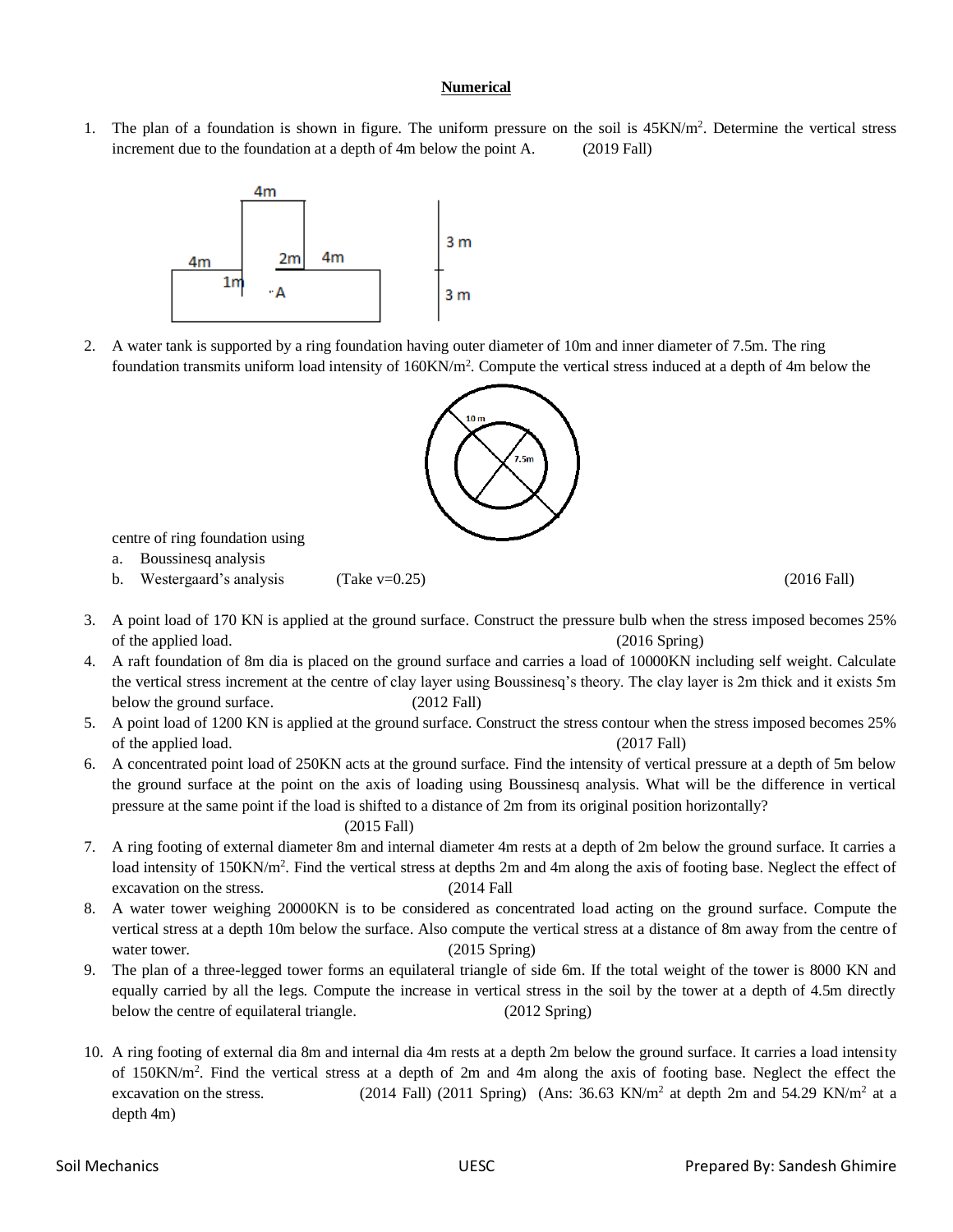- 11. Two columns A and B are placed at 5m centre to centre. Through point A, a load of 400 KN is acting and from point B a load of 240KN. Calculate the vertical stress due to these loads on a horizontal plane 2m below the ground surfaces at points:
	- a. Vertically below the points A and B
	- b. 10m horizontally away from point A (2008 Fall)

 $(Ans: a. 48.56 KN/m<sup>2</sup>, 28.98 KN/m<sup>2</sup> b. 0.015 KN/m<sup>2</sup>)$ 

- 12. Using Fadum's chart, determine the increase in vertical stress at 2m depth below A and B due to UDL of 40 KN/m<sup>2</sup> on the ground surface shown by the area in  $fig2$ .  $(21.02 \text{ KN/m}^2, 8.98 \text{ KN/m}^2)$   $(2009 \text{Fall})$
- 13. Find the vertical stress at 5m below point P due to UDL hatched area of 300 KN/m<sup>2</sup> intensity as shown in **fig 6**. ) (2014 Fall)

 $(2.37 \text{ KN/m}^2)$ 

### **Additional Probable Questions**

- **14.** A point load of 1000 kN acts at a ground surface. Show the variation of vertical stresses on a horizontal plane at a depth of 5m below the surface.
- 15. A water tank in three pillars is in the form of an equilateral triangle in plan and the sides of the triangle are 10 metres. The total weight of water tower is 1000KN. Find the vertical stress 10m below the ground surface under any one of the legs.
- 16. A water tower has a circular foundation of diameter 9m. The total weight of the tower including the foundation is 17500KN. A very weak foundation capacity of 95KN/m<sup>2</sup> lies 3m below the foundation level. Calculate the stress due to foundation at the top of water stratum. Give your comment with regard to the feasibility of foundation construction at the top surface of the weak layer.
- 17. A concentrated load 800KN acts at the ground surface. Compute the vertical stresses at 8m depth:
	- a. On the axis of load
	- b. 2 m away from axis. Use Westergaard's analysis taking  $v=0.25$ .
		- (Ans: 5.98 KN/m<sup>2</sup>, 4.62 KN/m<sup>2</sup>)
- 18. The load from a continuous footing of width 2m, which may be considered to be a strip load of considerable length, is 200 KN/m<sup>2</sup>. Determine the vertical stress at 1.5m below the footing if the point lies directly below the centre of footing. (Ans: 133.42 KN/m<sup>2</sup>)

(hint  $\sigma$ :  $\frac{q}{q}$ )  $\frac{q}{\pi}$ (2θ+sin2θ) (θ = tan<sup>-1</sup>(b/z)) (b=B/2)

19. A strip footing of width 2m carries a load of 400KN/m. calculate the maximum stress at a depth of 5m below the centre line of footing. Compare the result with 2:1 distribution method.  $(49.53 \text{KN/m}^2)$ 

(hint  $\sigma$ :  $\frac{q}{q}$  $\frac{q}{\pi}(2\theta + \sin 2\theta)$  ( $\theta = \tan^{-1}(b/z)$ ) ( $b = B/2$ ) where  $\theta$  is in radians.

For 2:1 method,  $\sigma = \frac{q*B}{R}$ B+z

- 20. A foundation of a building is rectangular in plan. It carries a uniform pressure of 25KN/m<sup>2</sup>. Assuming the center of foundation as origin and Cartesian coordinates of the corners to be (5, 10), estimate the stress at depths of 20m below the ground surface at each of the following points:  $(0,10)$ ,  $(5,0)$ ,  $(5,10)$  and  $(7, 15)$ .
- 21. A point load Q acts on the ground surface.
	- a. Show the variation of vertical stresses on a horizontal plane at a depth of 2 m below the surface.
	- b. Also show the variation of vertical stresses on a vertical plane at a radial distance  $r=2m$  away from the applied load Q on the ground surface.
- 22. A rectangular foundation 2m  $*$  1.5m carries a uniform load of 40 KN/m<sup>2</sup>. Determine the vertical stress at P which is 3m below the ground surface as shown in **fig5**. Use equivalent point load method.
- 23. Two UDL of rectangular pattern with different load intensity are placed side by side on the ground as shown in the **figure 4**. Determine the vertical pressure due to the load below point A and B at a depth of 6m.(4.08 KN/m<sup>2</sup>, 3.102 KN/m<sup>2</sup>)
- 24. A UDL ABCDEF having a plan area as shown in **fig 3** is placed on the ground surface. The intensity of load is 20 KN/m<sup>2</sup> . Determine the increase in vertical stress due to the load at 6m depth below the corner points C and D. (4.91 KN/m<sup>2</sup>, 3.112  $KN/m^2$ )
- 25. A strip footing is given in plan as shown in **fig 1**. The total load per unit area is 300 KN/m<sup>2</sup> . Determine the intensity of vertical stress at a point 5m directly below the point A.  $(9.55t/m^2)$
- 26. Determine the vertical stress at a depth of 4m below the raft foundation having size 20m\*15m and the load on the raft is 30000KN. The depth of foundation is 3m and unit weight of soil is 17KN/m<sup>3</sup>. The number of area units on Newmark chart is 105 if I<sub>f</sub>=0.005. Also check the safeness of footing if bearing capacity of soil is 28KN/m<sup>2</sup>. (Hint: σ= q<sub>net</sub>\*I<sub>f</sub>\*No. of area units,  $q_{net} = (\frac{Q}{A} - \gamma * Z)$  (Ans: 27.7KN/m<sup>2</sup>, Unsafe)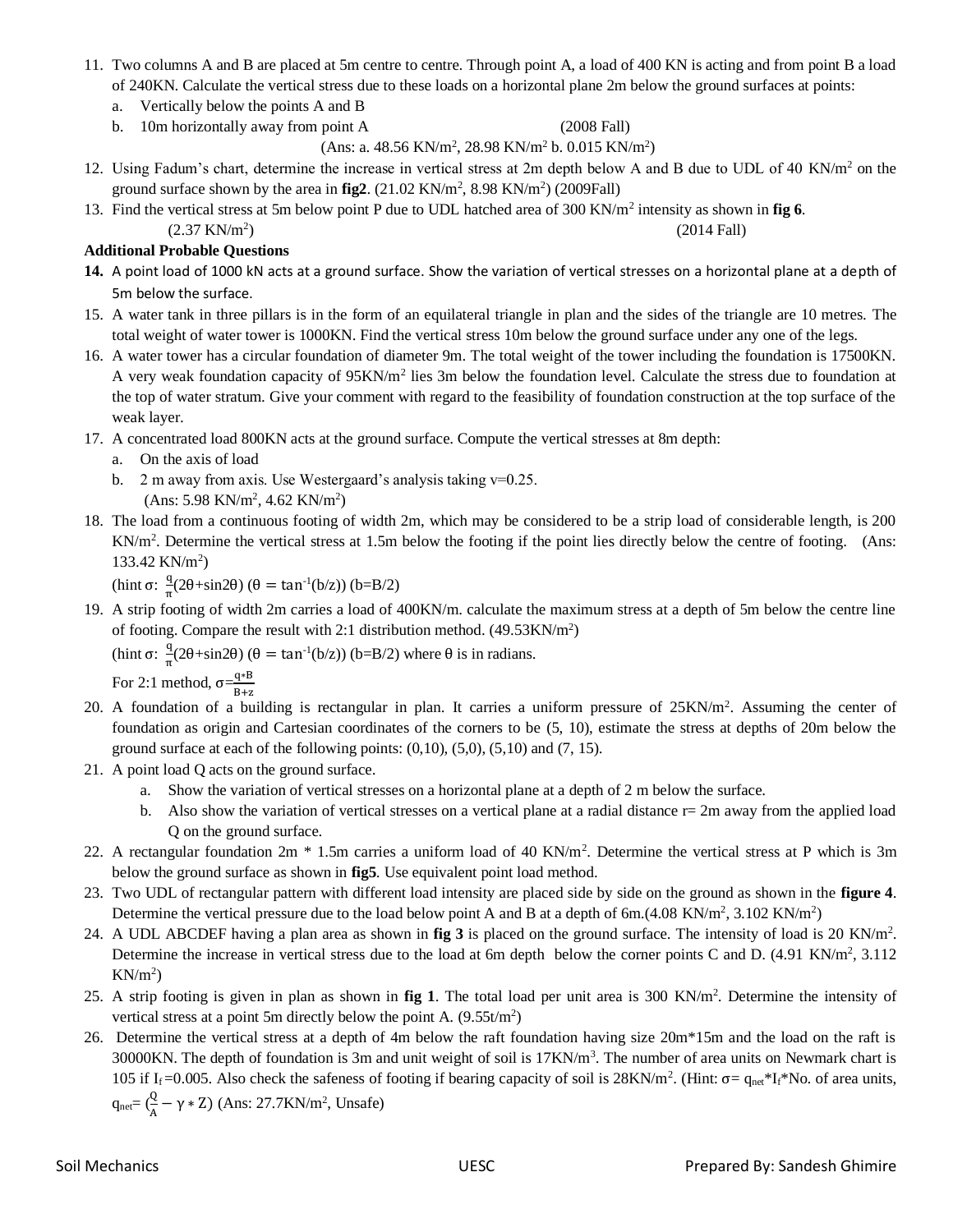- 27. A rectangular area  $4m*2m$  is uniformly loaded with a load intensity of 100 KN/ $m<sup>2</sup>$  at a ground surface. Determine the vertical pressure at a depth 3m below a point within the loaded area 1m away from the short edge and 0.5m away from long edge. Use equivalent point load method. (25.37 KN/m<sup>2</sup>)
- 28. A raft foundation of 12m dia is placed on the ground surface and carries a load of 8000KN including self weight. Calculate the vertical stress increment at the centre of clay layer using Boussinesq's theory. The clay layer is 2m thick and it exists 7m below the ground surface.
- 29. The plan of a three-legged tower forms an equilateral triangle of side 7m. If the total weight of the tower is 6000 KN and equally carried by all the legs. Compute the increase in vertical stress in the soil by the tower at a depth of 3.5m directly below the centre of equilateral triangle.
- 30. A ring footing of external diameter 6m and internal diameter 2.5m rests at a depth of 2m below the ground surface. It carries a load intensity of 150KN/m<sup>2</sup>. Find the vertical stress at depths 2m and 4m along the axis of footing base. Neglect the effect of excavation on the stress.
- 31. A water tower weighing 15000KN is to be considered as concentrated load acting on the ground surface. Compute the vertical stress at a depth 10m below the surface. Also compute the vertical stress at a distance of 6m away from the centre of water tower.



- 32. A clay layer has a thickness of 5m and is subjected to a pressure of 60KN/m<sup>2</sup>. If the layer has a double drainage and undergoes 50% consolidation in 1 year, determine the coefficient of consolidation taking  $T_v= 0.197$ . Also if the coefficient of permeability is 0.025m/year, determine the settlement in 1 year and rate of flow of water per unit area in 1 year. (2013 spring)
- 33. A stratum of clay is 2m thick and has an initial overburden pressure of 50KN/m<sup>2</sup> at its middle. Determine the final settlement due to an increase of 40KN/m<sup>2</sup> at the middle of the clay layer. The clay is over consolidated with a preconsolidation pressure of 75KN/m<sup>2</sup>. The values of coefficient of recompression and compression index are 0.05 and 0.25 respectively. Take initial void ratio as 1.40.(Ans: 23.84mm) (2009 spring)
- 34. The consolidation settlement of a new structure founded on a 5m thick layer is estimated as 6.5cm. The structure was observed to have settled by 1.6cm in six months after the completion of construction. If the clay layer is underlain by rock and overlain by a layer of coarse sand. Determine :
	- a. The time required for 50% consolidation
	- b. The amount of settlement which will take place in the next six months. (2012 Fall)
- 35. A saturated soil stratum 5m thick lies above an impervious stratum and below a pervious stratum. It has a compression index of 0.3 and coefficient of permeability of  $3.2*10^4$ cm/sec. it has a void ratio of 0.5 at a stress of 1.4kg/cm<sup>2</sup>. Compute:
	- a. The void ratio if the stress is increased to  $2kg/cm<sup>2</sup>$
	- b. Settlement of soil stratum due to above increased stress
	- c. Time required for 80% consolidation. (2015 Fall)(2008 Fall DH)

36. A sand layer 5m thick lies over a clay layer 3.0m thick. The clay has saturated unit weight of  $19KN/m<sup>3</sup>$  and has a compression index of 0.22. The initial void ratio of clay is 1.2. Calculate the final settlement of clay layer due to an increase in pressure of  $35KN/m^2$  at the centre of clay layer. Also calculate the settlement when the water table rises to the ground surface. (2015 spring) (2014 Spring) (2011 Fall)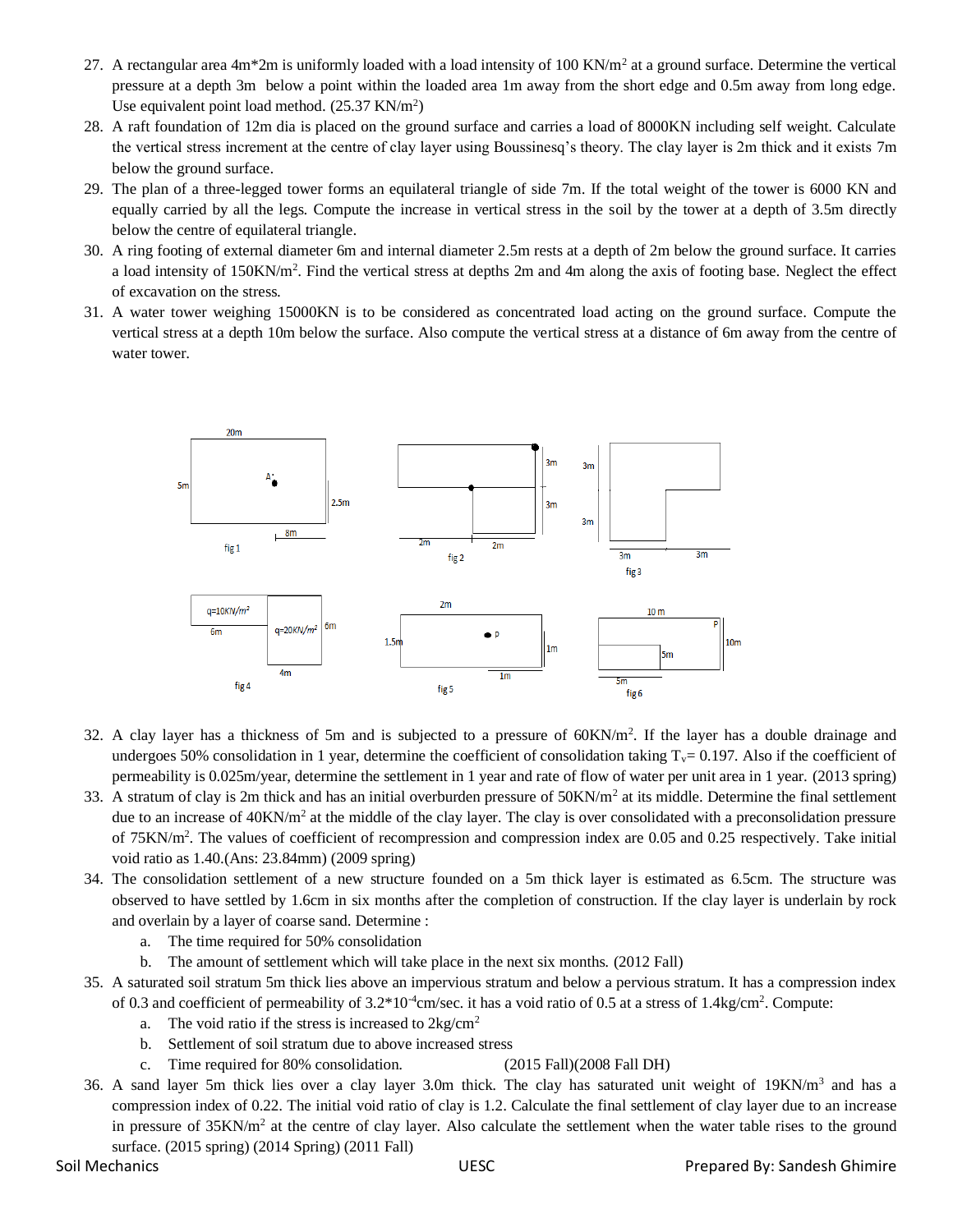- 37. A saturated soil stratum 6 metres thick lies above an impervious stratum and below a pervious stratum. It has a compression index of 0.28 and a coefficient of permeability of  $3.5 \times 10^{-4}$  cm/sec. Its void ratio at a stress of 150 kN/m<sup>2</sup> is 1.95. Determine:
	- i) The change in void ratio due to an increase in stress to  $210 \text{ kN/m}^2$ .
	- ii) Settlement of the soil stratum due to the above increase in stress.
	- iii) Time required for 50 percent consolidation.
	- Assume time factor T for 50 percent consolidation as 0.20.
- 37.
- 38. Find the time required for 50% and 80% consolidation in a soil stratum, 10m thick with a pervious stratum on top and bottom. Also find the coefficient of consolidation if,  $K=1*10^9$ m/s,  $e_0=1.5$  and  $a_v=0.003$  m<sup>2</sup>/KN. Symbols have their usual meanings. (667.625days, 1931.7 days,  $C_v = 8.497 * 10^{-8}$ m<sup>2</sup>/sec) (2016 Fall)
- 39. A consolidation test was performed on a 25mm thick undisturbed clay sample, 50% consolidation occurred in 5minutes. In the field, a clay layer is 2m thick and underlain by rock stratum. There is a sand layer above the clay layer. Determine the coefficient of consolidation. Also compute the number of days required for the field stratum to reach 50% consolidation. (2009 Spring)
- 40. Two clay samples A and B have initial void ratio of 0.55 and 0.632 respectively under pressure of  $100KN/m^2$ . The pressure increased to 150 KN/m<sup>2</sup>. With the application of pressure, the void ratio decreases to 0.495 and 0.616 respectively. The time taken by sample A to reach 50% consolidation one third of the time required by sample B to reach the same consolidation. Find the ratio of coefficient of permeability of the specimen A and B if their thickness was 40 mm and 30 mm respectively. ( 19.3:1)
- 41. A 5m thick sand layer underlies a consolidated clay layer of 1m thickness. The water table is located on the ground surface. A 2m high soil embankment is laid on the ground surface in circular pattern having a diameter of 20m. The bulk unit weight of embankment sand and soil 17.5KN/m<sup>3</sup> and 19 KN/m<sup>3</sup>. The clay has a bulk unit weight of 17.5 KN/m<sup>3</sup>, void ratio of 2.6 and compression index of 0.5. Calculate the settlement of clay layer beneath the center of embankment. (36.23mm)
- 42. A stratum of normally consolidated clay of thickness 3m is drained on both sides. If it has a coefficient of permeability  $k=$  $5*10*$ cm/sec and coefficient of volume compressibility  $125*10*2$ cm<sup>2</sup>/KN. Determine the total compression of the strata for a change in stress of 25t/m<sup>2</sup>. Also determine the time required for 80% consolidation. (9.4cm, 36.9 days)
- 43. A soil deposit consists of upper layer of sand 6m thick underlain by a normally consolidated clay layer of 1m thick. The water table is 2m below the ground surface. Calculate the settlement of the clay if 1.5m thick backfill soil is dumped on the ground surface covering large area. The unit weight of the backfill is  $18.5 \text{ KN/m}^3$  while that of the sand deposit is  $18 \text{ KN/m}^3$ . The clay soil has a bulk unit weight of  $17.5 \text{ KN/m}^3$  and initial void ratio equal to 2.20. The compression index is 0.40. (17.75mm)
- 44. A clay layer of 1m thick is found between 6m and 7m below the ground surface. The clay layer is sandwiched between sand layers. The coefficient of volume change of clay is  $0.40*10^3$ m<sup>2</sup>/KN. A 3m high sand embankment of circular plan area of diameter 20m is placed on the ground surface. The unit weight of the sand is  $20KN/m<sup>3</sup>$ . Determine the settlement of the clay layer under the center of the circular shape of radius r which can be calculated using the given formula

$$
\Delta \sigma = (1 - (\frac{1}{1+(\frac{r}{z})})^{1.5})^*q
$$

- 45. A 4m clay layer beneath a structure is underlain by rock and overlain by sand. The coefficient of consolidation of the clay was found to be 0.02cm<sup>2</sup>/min. The expected final settlement of the layer was 15cm. Determine the time taken for settlement of 5cm. How much time will it take for 80% final settlement to occur? (484.72 days, 3150days)
- 46. A soil deposit consists of a sand layer up to a depth of 5m underlain by a clay layer of 2m thickness. Water table was initially at ground surface but is lowered permanently by 2m. Determine the settlement at the centre of clay if the coefficient of volume compressibility is  $0.25*10<sup>-3</sup>m<sup>2</sup>/KN$ . (3.9cm)
- 47. A saturated clay stratum 4m thick lies above an impervious stratum and below a pervious stratum. It has a void ratio of 1.2 at an initial pressure of 200KN/m<sup>2</sup>. Compute the change in void ratio due to an increase in stress of 50 KN/m<sup>2</sup> assuming the soil is normally consolidated with compression index 0.2. What would be the time required for 50% consolidation? Take coefficient of permeability  $=3*10<sup>-4</sup>$ cm/s. (29.67min)
- 48. A certain clay layer has a thickness of 5m. After 1 year, when the clay was 50%consolidated, 8cm of settlement had occurred. For similar clay and loading conditions, how much settlement would occur at the end of 1 year and 4 years respectively if the thickness of this new layer was 25m? (8cm, 16cm)
- 49. A compressible layer whose total settlement under a given loading is expected to 20cm settles 4cm at the end of 2 months. How many months will it take to reach the settlement of 10cm? Assume double drainage. (12.5 months)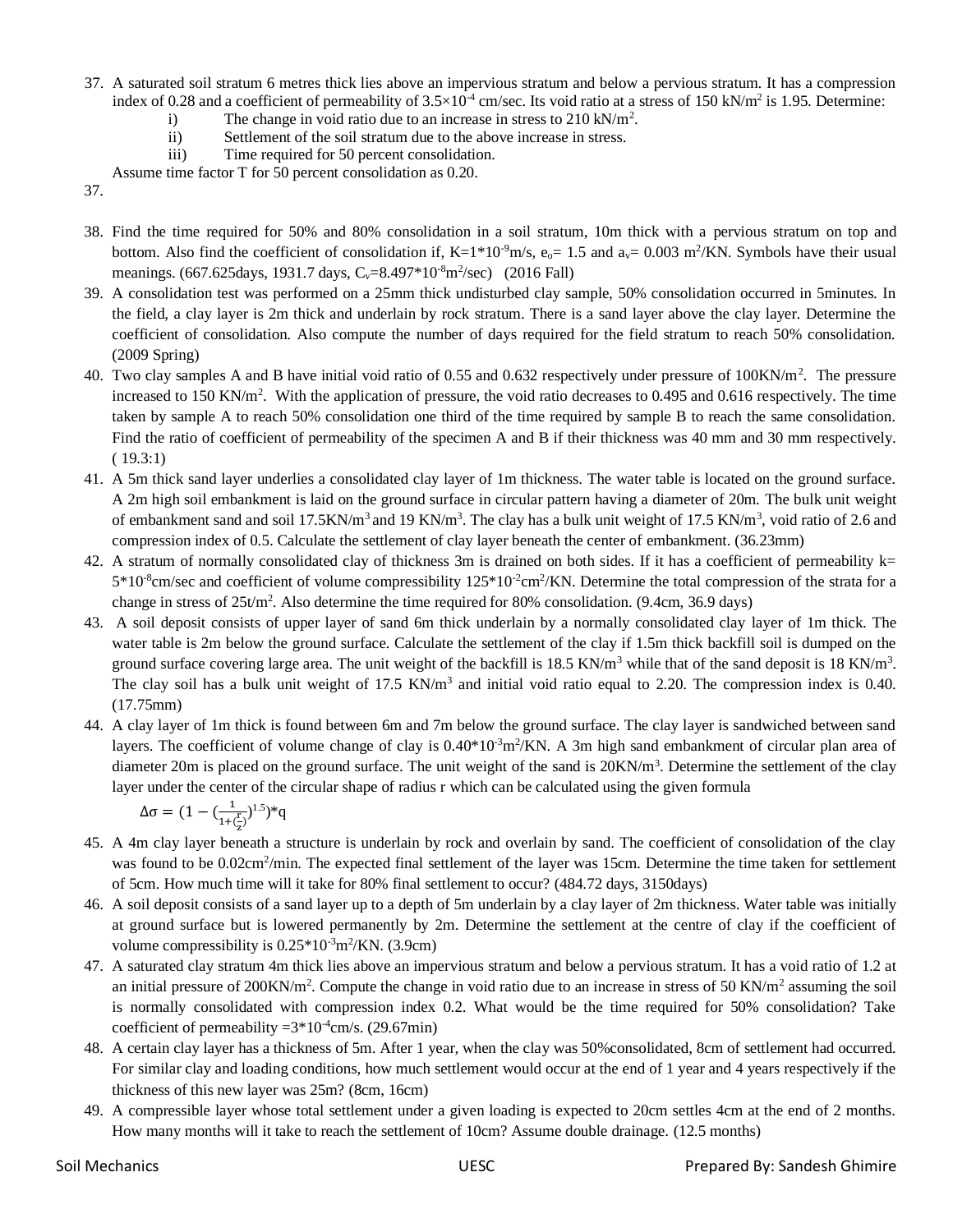- 50. A 25mm thick clay sample was used in oedometer consolidation test. During test it takes one month for 50% consolidation. If the same clay of 5m thickness is in between rock layer and sand layer in site, calculate the time required for 90% consolidation in site after construction of building in site. (692800 months)
- 51. A stratum of clay is 2m thick and has an initial overburden pressure of  $50KN/m<sup>2</sup>$  at its middle. Determine the final settlement due to an increase in pressure of  $40$ KN/m<sup>2</sup> at the middle of clay layer. The clay is overconsolidated with a preconsolidation pressure of 75KN/m<sup>2</sup>. The values of the coefficient of recompression and compression index are 0.05 and 0.25 respectively. Take initial void ratio as 1.4. (23.84mm)

| Pressure ( $KN/m2$ ) | Equilibrium Void Ratio |       |  |
|----------------------|------------------------|-------|--|
|                      |                        |       |  |
| 100                  | 0.535                  | 0.63  |  |
| 150                  | በ 48                   | 0.615 |  |

52. Following data were obtained from consolidation tests on two specimens A and B.

The initial thickness of specimen A was 30mm and that of B was 20mm. if the time taken for specimen A to reach 50% consolidation is one third of the time required by specimen B to reach the same degree of consolidation, find the ratio of coefficient of permeability of the two clay specimens.  $(K_A : K_B = 26.28 : 1)$ 

53. A consolidation undrained test was conducted on a clay sample and the following test results were obtained:

| Cell Pressure $(KN/m^2)$                  | 200   | 400 | 600 |
|-------------------------------------------|-------|-----|-----|
| Deviator stress at failure $(KN/m2)$      |       | 240 | 352 |
| Pore water pressure at failure $(KN/m^2)$ | l 1 C | 220 | 320 |

Determine the shear strength parameters with respect to

- a) Total stresses.
- b) Effective stresses.

54. A soil sample was tested on lab by direct shear box test on a remoulded sand sample revealing the following information at the time of failure

Normal load =0.9KN Shear load  $= 0.45$  KN

Sample area= 36 cm<sup>2</sup>

Determine:

- a. The angle of internal friction
- b. The magnitude and direction of principal stresses in the zone of failure. (2012 spring) (2012 fall) (2016 Spring) (2017 Fall)
- 55. A specimen of clean sand when subjected to direct shear test failed at a stress of  $120KN/m<sup>2</sup>$  when the normal stress intensity was 160KN/m<sup>2</sup>.
	- a. Determine the angle of internal friction
	- b. Deviator stress at which the failure will take place if a cylindrical sample of the same sand is subjected to a cell pressure of 100KN/m<sup>2</sup>. Also find the angle made made by the failure plane with the horizontal. ( $\phi = 35^{\circ}, c = 300, \phi =$ 63.45°) (2014 spring)
- 56. An unconfined cylindrical specimen of clay fails under an axial stress of  $240 \text{ KN/m}^2$ . The failure plane was inclined at an angle of 55 degrees to the horizontal. Determine the shear strength parameters of soil. (2014 Fall)
- 57. A direct shear test was conducted on a soil sample with cohesion of  $10KN/m^2$ . The cross sectional area of sample was 60mm by 60mm. The normal load applied to the sample was 0.72KN. Determine:
	- a. The friction angle of soil if the shear load is 0.42KN
	- b. The shear force at failure if the same soil is subjected to a normal load of 1.44KN. (2015 Fall)
- 58. A consolidation undrained test was conducted on a clay sample and the following test results were obtained:

| Cell Pressure $(KN/m^2)$                  | 200 | 400 | 600 |
|-------------------------------------------|-----|-----|-----|
| Deviator stress at failure $(KN/m2)$      |     | 240 | 352 |
| Pore water pressure at failure $(KN/m^2)$ | 110 | 220 | 320 |

Determine the shear strength parameters with respect to

- a. Total Stresses
- b. Effective Stresses (2015 Spring)
- 59. A consolidation undrained test was conducted on a clay sample and the following test results were obtained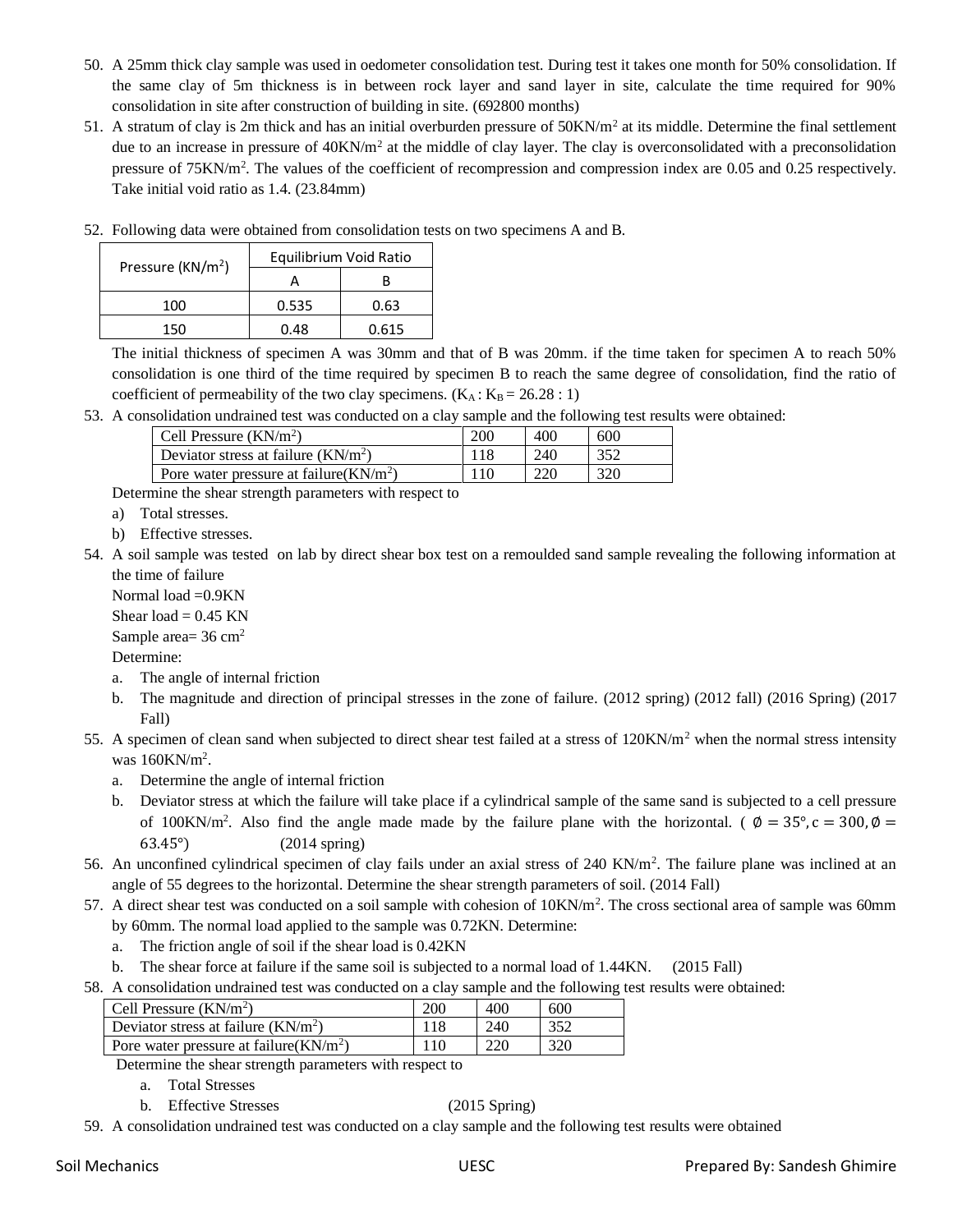| $\sigma_3$ (KN/m <sup>2</sup> )                         | 150 | 300 | 450        |
|---------------------------------------------------------|-----|-----|------------|
| $\sigma$ 1 – $\sigma$ <sub>3</sub> (KN/m <sup>2</sup> ) | 192 | 341 | 504        |
| (KN/m <sup>2</sup> )<br>ı U                             | 80  | 154 | 222<br>∠∠∠ |

Determine the shear strength parameters with respect to

a. Total Stresses

b. Effective Stresses  $(c=16\text{kg/cm}^2, \phi = 29^\circ)$  (2011 Fall)

- 60. A sample of dry coarse soil is tested in the laboratory triaxial apparatus in the undrained condition under the cell pressure of  $2\text{kg/cm}^2$ . The sample failed when the deviator stress reached 4.38 kg/cm<sup>2</sup>. Determine the shear parameters of the soil. At what deviator stress will soil fail if the cell pressure be  $3kg/cm<sup>2</sup>$ ? (2016 Fall)
- 61. The sand deposit in the field has an angle of shearing resistance of 34 degrees, dry density of 17KN/m<sup>3</sup>, moist unit weight of  $18KN/m<sup>3</sup>$  and saturated unit weight of  $20KN/m<sup>3</sup>$ . The water table is 1.5m below G.L. The sand is dry up to 1m depth and moist between 1 m and 1.5m depth. What is the shearing resistance on sand on a horizontal plane at a depth 2.5m below G.L.? (2010 spring)
- 62. A sample of dry cohesionless soil was tested in triaxial machine. If the angle of shearing resistance was 36 degrees and confining pressure was 100 KN/m<sup>2</sup>, determine the deviator stress at which the sample failed. (2017 Spring)
- 63. The sand deposit in the field has an angle of shearing resistance of 34°, dry density of 17 KN/m<sup>3</sup>, moist unit weight of  $18KN/m<sup>3</sup>$  and saturated unit weight of  $20KN/m<sup>3</sup>$ . The water table is 1.5m below G.L. The sand is dry up to 1m depth and moist between 1m and 1.5m depth. What is the shearing resisting on sand on a horizontal plane at 2.5m depth below G.L.? (2012 Spring, 2010 Spring)
- 64. A direct shear box test performed on a remoulded sand sample yielding the following observations at the time of failure: Normal load= 0.36KN

Shear load=  $0.18$ KN

Sample area= 36cm<sup>2</sup>. Determine:

- a. Determine the angle of internal friction
- b. The magnitude and direction of principal stresses in the zone of failure
- c. The magnitude of deviator stress of the sample of same sand with same void ratio were tested in a triaxial test with all round pressure of 60KN/m<sup>2</sup>. Assume c=0. (2008 Spring) (2010 Spring) (2012 Spring)
- 65. A direct shear box test performed on a remoulded sand sample yielding the following observations at the time of failure: Normal load= 0.9KN

Shear load=  $0.45$ KN

Sample area= 36cm<sup>2</sup>. Determine:

- a. The angle of shearing resistance.
- b. Angle which the failure plane makes with major principal axis.
- c. The magnitude and direction of principal stresses in the zone of failure
- d. Deviator stress.
- 66. A specimen of fine dry sand, when subjected to tri- axial compression test failed at a deviator stress of 500 KPa. It failed with a pronounced failure plane with an angle of 25̊ to axis of sample. Compute lateral pressure to which specimen would have been subjected.
- 67. In an unconfined compression test on an undisturbed sample, failure occurred under a vertical load of 12.85KN and axial deformation at the failure was recorded as 8mm. The diameter of soil sample was 38mm and height was 75 mm. It failed under a compressive load of 950N with a failure deformation of 12mm. Determine the unconfined compressive strength of soil in both cases where case one is undisturbed sample and case two is remoulded. Also find the sensitivity of soil. (1012N/cm<sup>2</sup> , 70.37N/cm<sup>2</sup> , 14.38) (2011 Spring)
- 68. An unconfined cylindrical specimen of clay fails under an axial stress of 240KN/m<sup>2</sup>. The failure plane was inclined at an angle of 55°to the horizontal. Determine the shear strength parameters of soil. (2014 Fall) (2007 SpringDH)
- 69. A consolidation undrained test was conducted on a clay sample and the following test results were obtained  $σ_3=250KN/m^2$

 $σ<sub>d</sub> = 275KN/m<sup>2</sup>$ 

Determine:

- a. The angle of friction
- b. Angle which the failure plane makes with the major principal plane
- c. Normal stress and shear stress on the failure plane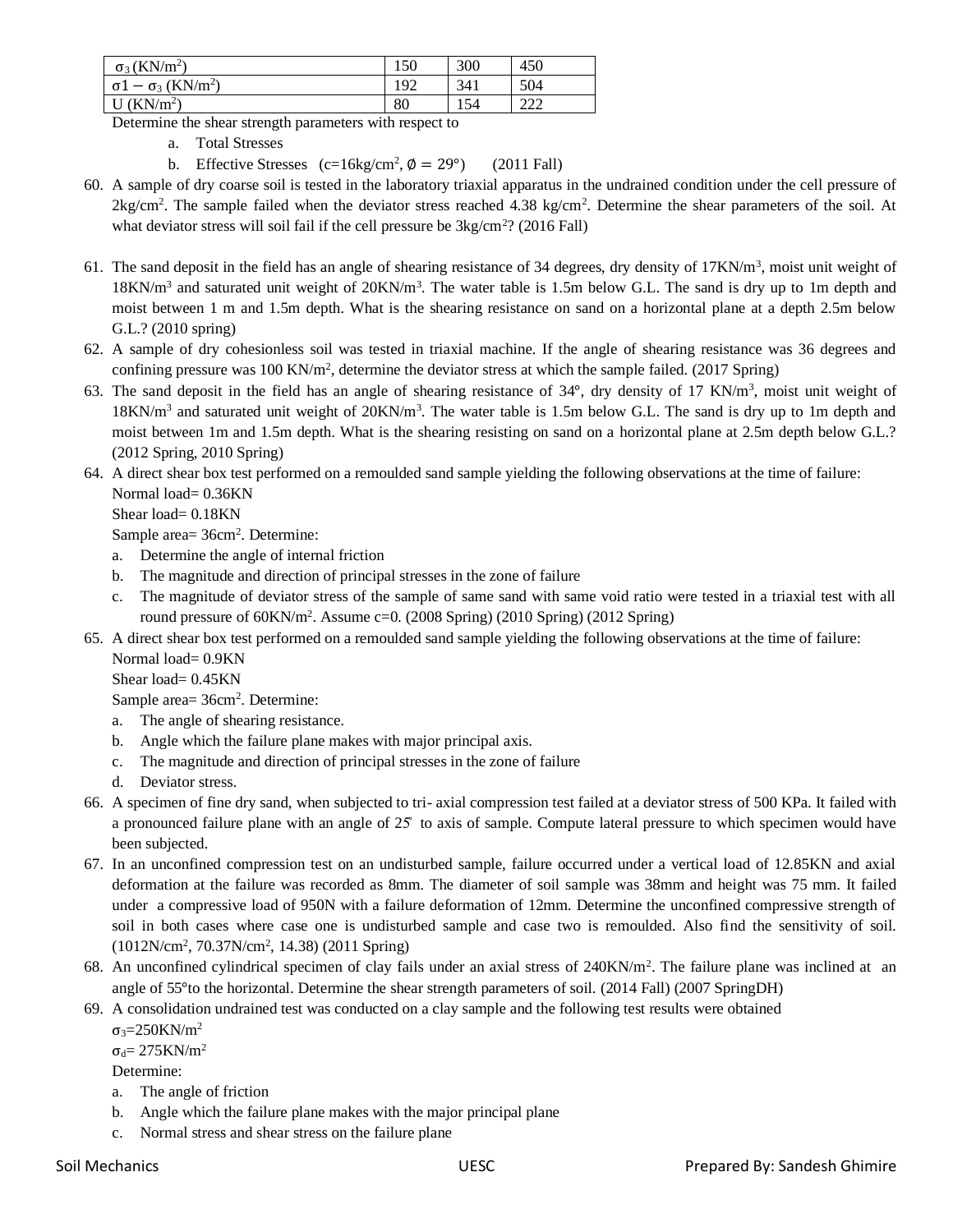70. A direct shear test was carried out on a cohesive soil sample and the following results were obtained.

| Case                                            |     |     |
|-------------------------------------------------|-----|-----|
| <b>Normal Stress</b><br>(kN/m <sup>2</sup> )    | 150 | 250 |
| Shear stress at failure<br>(kN/m <sup>2</sup> ) | 110 | 120 |

What would be the deviator stress at failure if a tri-axial test is carried out on the same soil with cell pressure of 150 kN/m<sup>2</sup>.

- 71. Two triaxial tests were done on a soil sample. In the first test all round pressure was  $2.4\text{kg/cm}^2$  and failure occurred at axial stress of 7.5 kg/cm<sup>2</sup>. In another test all round pressure was  $4kg/cm<sup>2</sup>$  and failure occurred at total axial stress of 16 kg/cm<sup>2</sup>. Determine the values of cohesion and angle of internal friction at failure. (c=0,  $\phi = 36.5$ )
- 72. An embankment is planned to be constructed from  $c = 4.0$ kg/cm<sup>2</sup> and  $c = 26$ kg/cm<sup>2</sup>. Evaluate the shear strength of the material on the horizontal plane at a point 10m below the surface of embankment. The bulk density of soil is 2.3gm/cc and the pore water pressure at that point is  $1.8 \text{ kg/cm}^2$ . (4.244 kg/cm<sup>2</sup>)
- 73. Two specimen of a soil were tested in a shear box. The following test results were obtained:

| $\mathbf{v}$<br>k.<br>$\sim$ 4444<br>toad.<br>на                                  | $\sim$ $\sim$<br>$\overline{ }$ | $\sim$ $\sim$ $\sim$<br>∠J∪ |
|-----------------------------------------------------------------------------------|---------------------------------|-----------------------------|
| $\sim$<br>$\mathbf{r}$<br>lτα<br>ำเรื่อง<br>$\sim$ $\sim$ $\sim$<br>3U W.H<br>ັ້ນ | v.c                             | ت ا                         |

The test was done under undrained condition. Find the apparent cohesion and angle of shearing resistance of the soil. If on the same soil sample unconfined compresson was done, what will be the value of cohesion? The size of shear box was 5cm\*5cm. (5.45 kg/cm<sup>2</sup>)

74. A consolidation undrained test was conducted on a clay sample and the following test results were obtained

| Confining pressure $(kg/cm2)$          |              |               |
|----------------------------------------|--------------|---------------|
| Deviator stress at failure( $kg/cm2$ ) |              |               |
|                                        | $\mathbf{H}$ | $\sim$ $\sim$ |

Determine the shear strength parameters c and  $\phi$  of the soil. ( $\phi = 30^{\circ}$ , c = 0.29kg/cm<sup>2</sup>)

- 75. In a triaxial shear test conducted on a soil sample having cohesion of 12 KN/ $m<sup>2</sup>$  and angle of shear resistance of 36 $\degree$ , the cell pressure was 200KN/m<sup>2</sup>. Determine the value of deviator stress at failure. (617.46KN/m<sup>2</sup>)
- 76. In a vane shear test conducted in a soft clay deposit failure occurred at a torque of 42 Nm. Afterwards the vane was allowed to rotate rapidly and the test was repeated in the remoulded soil. The torque at failure in the remoulded soil was 17Nm. Calculate the sensitivity of soil. In both cases the vane was pushed completely inside the soil. The height of vane and diameter across blades are 100mm and 80mm respectively.  $(0.033N/mm^2, 0.013N/mm^2, 2.54)$
- 77. Two clay samples A and B have initial void ratio of 0.55 and 0.632 respectively under pressure of 100KN/m<sup>2</sup>. The pressure increased to 150 KN/m<sup>2</sup>. With the application of pressure, the void ratio decreases to 0.495 and 0.616 respectively. The time taken by sample A to reach 50% consolidation one third of the time required by sample B to reach the same consolidation. Find the ratio of coefficient of permeability of the specimen A and B if their thickness was 40 mm and 30 mm respectively.
- 78. A slope inclined at 16° to the horizontal to be made in cohesionless deposit having the following properties G= 2.70 e=  $0.72$   $\phi = 35^{\circ}$

Determine the factor of safety of slope against shear failure if water percolates in a direction parallel to the surface. (1.214) (2009 Fall)

- 79. A long natural slope in an overconsolidated clay ( $\Upsilon$  sat = 20KN/m3 C'=10KN/m<sup>2</sup> and  $\phi$  = 25°) is inclined at 10° to the horizontal. The water table is at surface and seepage is parallel to the slope. If a plane of slip had developed at a depth 5m below the surface, determine FOS. Take unit wt of water=  $10 \text{KN/m}^3$ . (1.93) (2008 Fall)
- 80. A temporary cutting of 8m deep is to be made in a clay having an unit weight of 18KN/m<sup>3</sup> and an average cohesion of 20KN/m<sup>2</sup>. A hard stratum rock exists at a depth of 12m below ground surface. Use Taylor stability chart to estimate the safety of 30° slope.

If FOS of 1.25 is considered necessary, find the safe slope angle.

( For  $D_f=1.5$  and  $i=35^\circ$ ,  $S_n=0.163$ )

( For  $D_f=1.5$  and  $i=12^\circ$ ,  $S_n=0.11$ ) (2013 Spring)

81. An embankment 10m high is inclined at an angle 35° to the horizontal. A stability analysis by the method of slice gave the following force per unit length